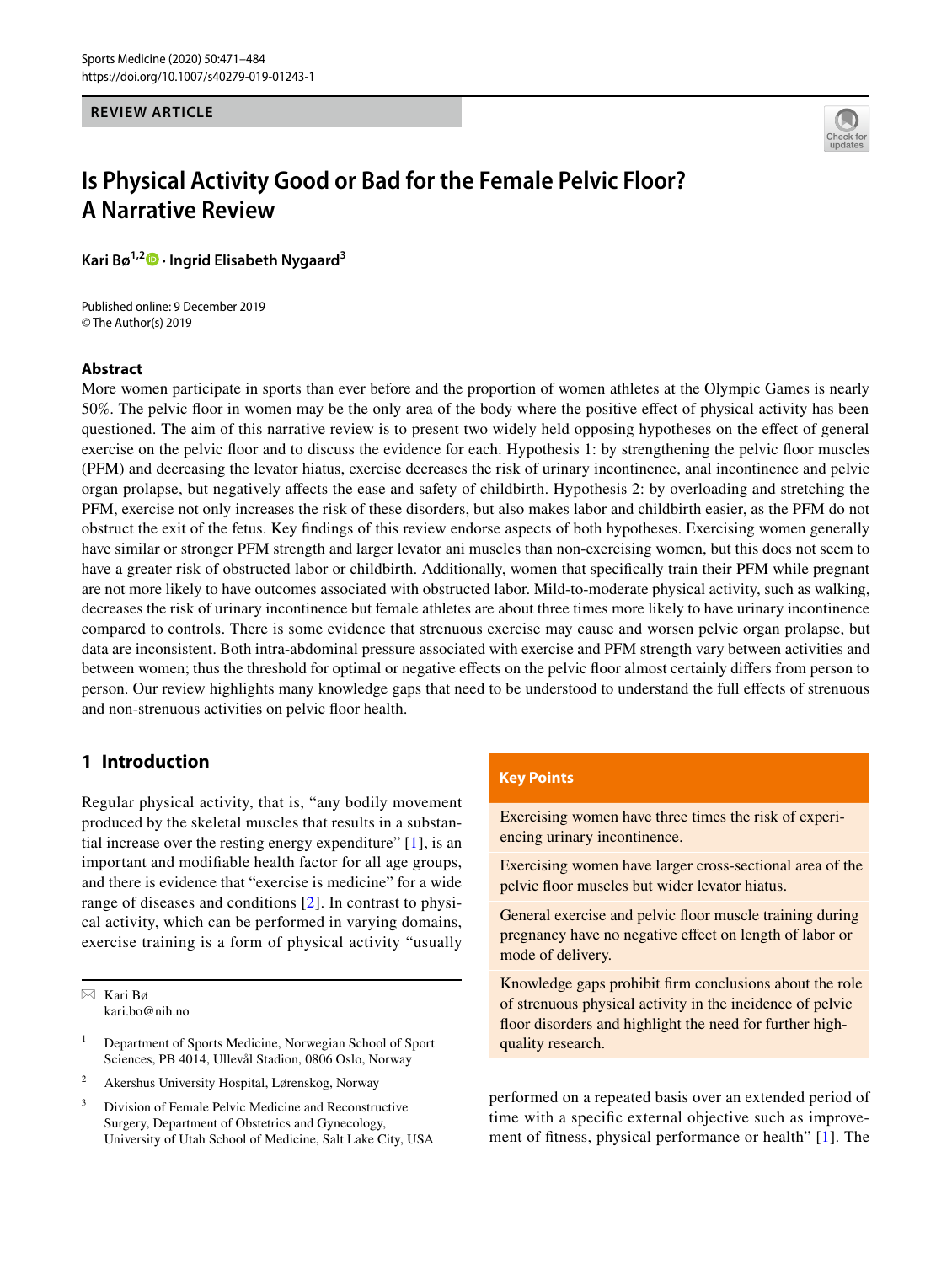2018 Physical Activity Guidelines Advisory Committee Report concluded that health benefts of regular physical activity include reduced risk of excessive weight gain, improved cognitive function, reduced risk of dementia and reduced risk of cancers in various sites [\[3\]](#page-10-2). In addition, physical activity reduces the risk of progression of some chronic conditions, such as osteoarthritis, hypertension, and type 2 diabetes. Hence, staying physically active throughout the lifespan is of great importance for health and well being.

 This message is clearly heard by women, as more and more participate in sports than ever before and the proportion of women athletes at the most recent Olympic Games was nearly 50%. Women and men difer in key areas of anatomy and physiology relevant to sports training, but perhaps of greatest diference is the often over-looked pelvic floor.

Indeed, the pelvic foor in women may be the only area of the body where the positive efect of physical activity has been questioned. The pelvic floor consists of muscles and connective tissues (ligaments and fascia) that need to work together to form a structural support for the pelvic organs to prevent urinary leakage or protrusion of the pelvic organs. Pelvic foor dysfunction may lead to common conditions such as urinary incontinence (UI), anal incontinence (AI) and pelvic organ prolapse (POP) [[4\]](#page-10-3). Given that these conditions afect between one in three to one in four women [[5,](#page-10-4) [6](#page-10-5)], understanding whether physical exercise might predispose to, or prevent, dysfunction of the pelvic floor, and thus these conditions, is important. Additionally, the conditions themselves, especially UI, may cause women to stop exercising or be one of many barriers to continuing lifelong regular physical activity [[7,](#page-10-6) [8\]](#page-10-7). As a consequence, women and society bear the cost of inactivity and UI, both substantial [[9,](#page-10-8) [10](#page-10-9)].

Known risk factors for pelvic floor disorders are pregnancy and vaginal childbirth, older age and obesity [[11](#page-10-10)]. Strenuous work or exercise has also been widely debated as a possible risk factor. Indeed, the very defnition of stress urinary incontinence [SUI], "complaint of involuntary loss of urine during efort or physical exertion, or during sneezing or coughing" [[12\]](#page-10-11), highlights the fact that leakage occurs during physical activity. Adequate function of the pelvic foor including the pelvic foor muscles (PFM), connective tissue and nervous system, is crucial in counteracting the increases in intra-abdominal pressure (IAP) and ground reaction forces that occur during physical activity, and well-functioning PFM may compensate for weak connective tissue.

In 2004, Bø described two possible and opposing hypoth-eses on the effect of physical activity on the pelvic floor [\[13](#page-10-12)]:

1.General exercise training strengthens the pelvic foor. The theories behind this hypothesis are that the impacts that occur during physical activity may stretch and fatigue the PFM, leading to a training effect, and/or that impacts during exercise could lead to a co-contraction of the PFM, creating an acute indirect training efect. This may reduce the levator hiatus area by causing hypertrophy and shortening of the surrounding muscles, thereby lifting the pelvic foor and the internal organs into a higher pelvic location. Theoretically, such morphological changes could reduce the risk of UI, AI and POP. On the other hand, it is also theoretically possible that these changes could negatively impact labor and childbirth by making it more difficult for the fetus to descend with pushing.

2.General exercise training overloads, stretches and weakens the pelvic foor. This hypothesis is based on the fact that physical activity increases IAP, and if the pelvic foor muscles are not able to co-contract quickly or strongly enough to counteract this increased pressure or withstand the ground reaction forces, the levator hiatus could become wider, stretching and weakening the muscles. According to this theory, overload of the PFM may increase the risk of UI, AI and POP, but on the other hand, should also result in easier childbirth.

The aim of this narrative literature review is to describe and discuss the evidence supporting or refuting these two hypotheses, including how exercise infuences PFM strength, muscle fatigue, pelvic foor morphology, pelvic foor disorders, and labor and birth variables.

## **2 Methodological Considerations**

We based our paper on previous review articles in this area and articles from the reference lists of these articles [[13–](#page-10-12)[20\]](#page-10-13) and on an updated search on February 2019. The search strategy in PubMed included the terms: (prevalence OR incidence) AND ("stress urinary incontinence" OR "urinary incontinence" OR "urine incontinence" OR "fecal incontinence" OR "faecal incontinence" OR "pelvic organ prolapse") AND (athletes OR athlete OR exercisers OR sport [tw] OR sports [tw];  $N=66$  and (exercise OR "physical activity") AND ("intra-abdominal pressure" OR "intraabdominal pressure" OR "abdominal pressure") AND "pelvic floor";  $N = 52$ . Of these 118 studies, 23 and 35, respectively, did not address the areas of interest, and 20 studies were represented in both searches, leaving 40 published studies from PubMed for review, in addition to the review manuscripts. We also included seven manuscripts not found in our search to incorporate papers we were aware are not included in the PubMed database.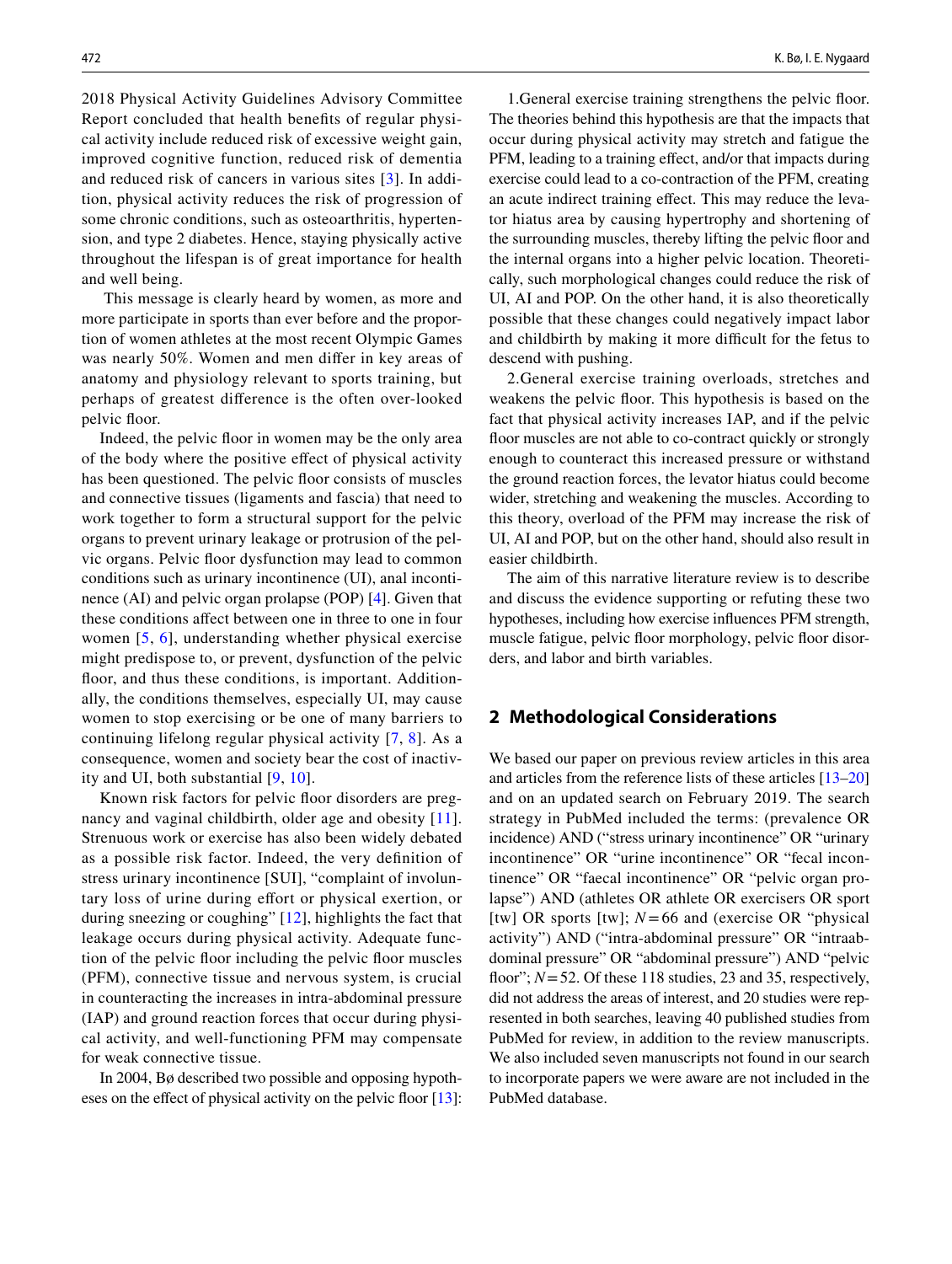### **3 Findings**

# **3.1 How Do Specifc Exercises Infuence Intra‑Abdominal Pressure?**

IAP changes throughout the course of the day, increasing with position changes, movement, breathing, and abdominal wall contraction. Two exercise modalities may increase IAP to a greater extent than others and thus possibly afect the pelvic foor: strenuous strength training, such as weight and power lifting, and high-impact activities, such as jumping and running. Strength training and weight lifting are characterized by short-duration bursts of impact with possible high increases in IAP, but low ground reaction forces [[15](#page-10-14)]. High-impact activities are associated with a high number of impacts from both ground reaction forces and (probably smaller) increases of IAP. Continent women automatically pre- or co-contract the PFM before and during impact activities and are not aware of this automatic function [\[21](#page-10-15)]. Women with SUI can learn to voluntarily pre- and co-contract the PFM when coughing [\[22\]](#page-10-16). This would in theory also be possible during some strength-training exercises or heavy lifting of short duration, but this has not yet been investigated. However, in long-lasting activities with repeated impacts close together in time, such as running or high-impact aerobics, it would be impossible for women to perform voluntary PFM contractions for each step or movement.

To have an understanding of the forces the pelvic foor must withstand, it is useful to consider these forces during propagation. Hay [[23\]](#page-10-17) estimated maximum vertical ground reaction forces during diferent activities and reported those during running to be 3–4 times the body weight, jumping, 5–12 times, landing from a front somersault, 9 times, landing from double back somersault, 14 times, and long-jump, 16 times. Since then, many authors have investigated vertical ground reaction forces and confrmed substantial forces that occur during running, walking and jumping. While out of the scope of the current review, it is instructive to summarize one example. Seegmiller et al. studied ground reaction forces in drop landings, which produce a characteristic two-peak curve, in ten competitive gymnasts [[24\]](#page-10-18). Scaling the force data to N/kg to account for diferences in body mass among subjects, they reported that the frst peak vertical force magnitudes ranged from 9.5 N/kg at 30-cm height to 32.8 N/kg at 90-cm height, while the second much greater peak vertical force magnitudes ranged from 27.1 at 30-cm height to 56.0 N/ kg at 90 cm. While most women are unlikely to experience these types of loads on the pelvic foor, artistic gymnasts may do so during the landing phases of many of their routines.

Measuring pressures in the bladder, rectum, or upper vagina provides a closer approximation of the forces experienced by the pelvic foor, although discounting acceleration

forces. James was one of the frst to measure bladder pressures during physical activity, using an air-flled balloon in the bladder [\[25](#page-10-19)]. Recorded pressures during coughing, jumping and running and bending over to the floor were 125, 90 and 20 cmH<sub>2</sub>O, respectively.

Subsequent studies demonstrate clearly that maximal IAP values have a very wide range amongst women doing the same standardized activity [[26\]](#page-10-20). In addition, maximal IAPs vary across studies for the same activity, in part related to the instrumentation with which IAP is measured and how maximal IAP is constructed, as well as to diferences between populations [\[27,](#page-10-21) [28](#page-10-22)]. Breathing pattern is generally not standardized, which can also infuence IAP [[29](#page-11-0)]. IAPs across studies also vary because both total (that is, maximal IAP from atmospheric pressure baseline) and net (diference between maximal IAP and a baseline value, usually standing) are used to operationalize IAP but usually not specifed in reports.

Examples of IAPs during dynamic activities and abdominal training are summarized in Tables [1](#page-3-0) and [2](#page-4-0). In an interesting study challenging the widely held belief that pelvic foor "safe" exercises generate lower IAPs than corresponding conventional exercises, no diferences in IAPs were found between the recommended and discouraged versions of half the exercises, including ball rotations, lunges, core, push-ups and squats [\[30](#page-11-1)]. Others have also pointed out that activities generally restricted after surgery may generate lower IAPs than unrestricted activities. For example, mean maximal IAP was greater with standing up from a chair than it was for abdominal crunches, climbing stairs, sit-ups and many lifting activities [\[31](#page-11-2)]. Similarly, lifting 20 lbs generated less IAP than standing up from a chair [[32\]](#page-11-3). Coughing generates higher IAP than most exercises (Table [1\)](#page-3-0).

In a study using a novel intra-vaginal pressure sensor that simultaneously measures PFM contraction and IAP during a selection of supine exercises in 21 women's health physiotherapists, the mean vaginal pressure during a PFM contraction increased 16.3 mmHg (SD 12.3) while the corresponding IAP increase was minimal [mean 3.4 mmHg (SD 2.2)] [[33\]](#page-11-4). During an abdominal crunch, the IAP increased 8.3 mmHg (SD 7.3); simultaneously the pressure measured at level of the PFM also increased, indicating co-contraction, to half that of the PFM contraction [mean 8.2 mmHg (SD 8.0)].

### **3.2 Does General Exercise Strengthen or Weaken the Pelvic Floor Muscles?**

### **3.2.1 Does One Bout of Strenuous Exercise Fatigue the PFM?**

We found only two studies measuring the acute efect of one bout of exercise. In a short-term experimental crossover study of young nulliparous women with symptoms of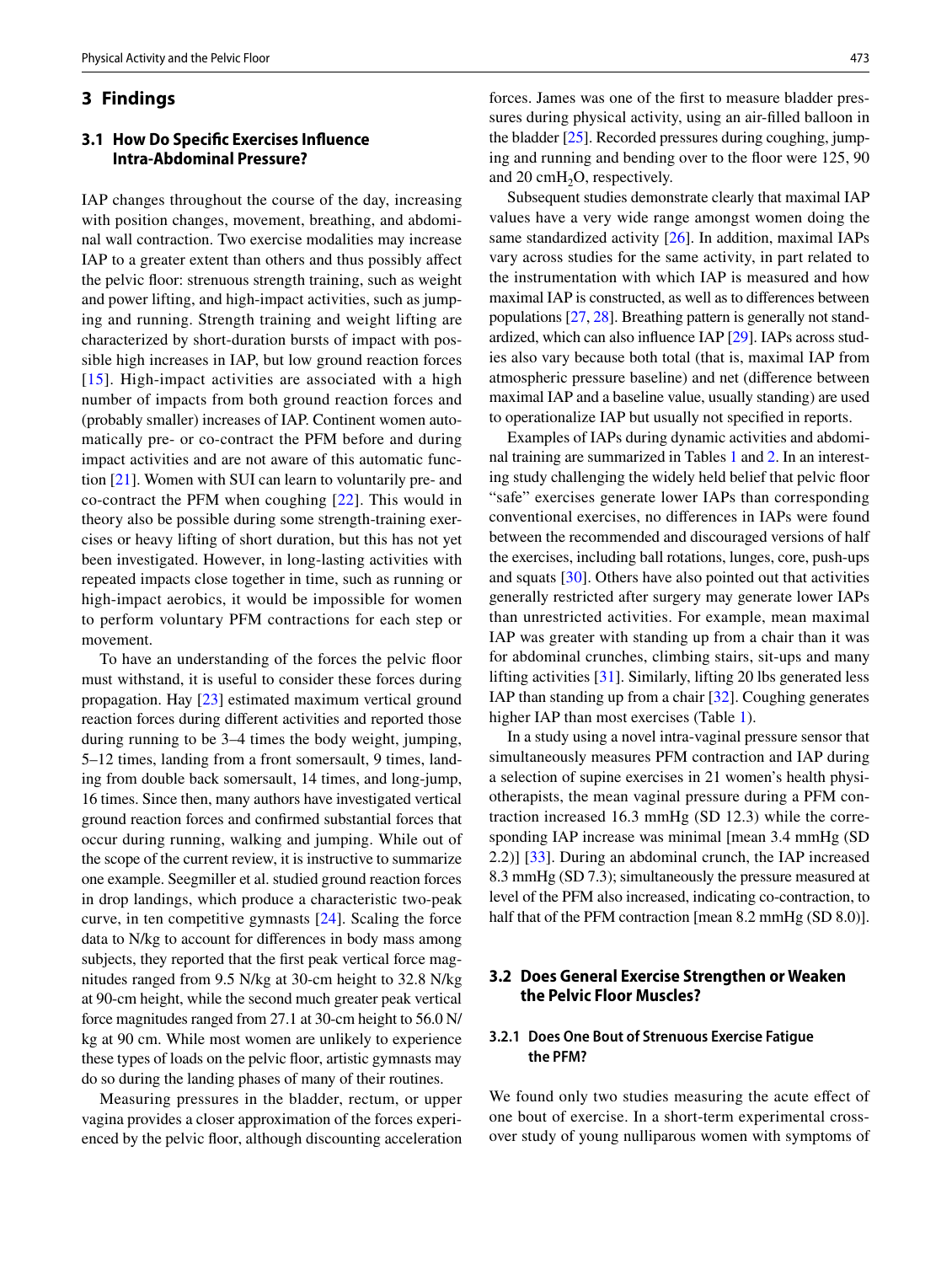| Study                              | $\boldsymbol{N}$ | Walking                                                                                            | Jumping                                          | Running                                                       | Coughing                       |
|------------------------------------|------------------|----------------------------------------------------------------------------------------------------|--------------------------------------------------|---------------------------------------------------------------|--------------------------------|
| Weir et al. $[31]$ (2006)          | 30 <sup>b</sup>  | Treadmill, 3.3 mph<br>79.0 (48–190) cmH <sub>2</sub> O                                             | Jumping jacks<br>127 (59–190) cmH <sub>2</sub> O |                                                               |                                |
| O'Dell and Morse $[106]$<br>(2007) | 12               |                                                                                                    |                                                  | Jogging in place<br>54 $(27-76)$ cmH <sub>2</sub> O           | 98 (50–131) cmH <sub>2</sub> O |
| Kruger et al. $[107]$<br>(2013)    | 12               | Treadmill, 6 km/h<br>38 (N/A) cmH <sub>2</sub> O                                                   | Star jumps<br>53 (NA) cm $H2O$                   | On treadmill<br>$7 \text{ km/h}$ 45 (NA) cmH <sub>2</sub> O   | $73$ (N/A) cmH <sub>2</sub> O  |
| Shaw et al. $[108]$ (2014)         | 57               | Treadmill, 4.8 km/h<br>$25(15-37)$ cmH <sub>2</sub> O                                              |                                                  | On treadmill<br>$8-9.7$ km/h<br>67 (32–99) cmH <sub>2</sub> O | 91 (38-200) cmH <sub>2</sub> O |
| Yamasato et al. [32]<br>(2014)     | 147 with POP/SUI |                                                                                                    |                                                  |                                                               | 80 (14-150) cmH <sub>2</sub> O |
| Coleman et al. $[109]$<br>(2014)   | 46               | Running track<br>43 $(14-79)$ cmH <sub>2</sub> O slow<br>pace to $62(40-110)$<br>$cmH2O$ fast pace |                                                  |                                                               |                                |
| Simpson et al. $[110]$<br>(2016)   | 30 with SUI/POP  |                                                                                                    |                                                  |                                                               | 78 (14–84) cmH <sub>2</sub> O  |
| DeGennaro et al. [111]<br>(2017)   | 25               | Treadmill, 3.4 mph at<br>$14\%$ grade<br>$69(46-102)$ cmH <sub>2</sub> O                           | Jumping jacks<br>124 (78–189) cmH <sub>2</sub> O |                                                               |                                |

<span id="page-3-0"></span>**Table 1** Examples of mean maximal intra-abdominal pressures generated during dynamic activities<sup>a</sup>

*POP* pelvic organ prolapse, *SUI* stress urinary incontinence, *N/A* not applicable (no range provided)

<sup>a</sup>All pressures were measured using vaginal catheters/sensors with the exception of Weir et al. [[31](#page-11-2)], who measured pressure using a rectal catheter

b Unless otherwise specifed, participants did not report incontinence

SUI, there was a 17% reduction of maximum voluntary PFM contraction after a 90-min session that included strenuous high-impact endurance and strength training, but no change in vaginal resting pressure or muscular endurance [[34\]](#page-11-5). In contrast, immediately after one bout of strenuous exercise in women that habitually performed CrossFit and one bout of non-strenuous exercise in recreational controls, there was no change in maximum voluntary PFM contraction, but there was a decrease in vaginal resting pressure in both groups, as well as slightly worse vaginal support [[35\]](#page-11-6).

We are aware of no prospective studies following women from onset of exercise over months or years of training to evaluate the efect of exercise training on PFM strength.

## **3.2.2 Do Exercisers have Stronger or Weaker PFM than Non‑Exercisers?**

Some studies have compared PFM strength between exercising women and controls. These studies provide mixed evidence for answering the question of whether exercisers have stronger or weaker PFM than non-exercisers.

**3.2.2.1 Evidence in Support of Stronger PFM** Compared to 44 healthy women, 49 high-impact athletes had stronger PFM than these controls [[36\]](#page-11-7). In a group of 41 women, PFM strength correlated with aerobic capacity and also with

habitual physical activity measured by questionnaire [\[37](#page-11-8)]. Controlling for PFM training and other factors, primigravid women performing general exercise at 21 week gestation  $\geq$  3 times per week had stronger and more enduring PFM than non-exercisers [[38\]](#page-11-9).

**3.2.2.2 Evidence in Support of Weaker PFM** Volley- and basketball players  $(n=10 \text{ each})$  had significantly weaker PFM than non-exercising controls [[39\]](#page-11-10).

#### **3.2.3 Evidence Suggesting No Diference in PFM Strength**

In a study of 70 healthy women, PFM strength did not difer between those habitually engaged in CrossFit and controls [\[35](#page-11-6)]. Another study of 100 postmenopausal women reported no linear relation between physical activity and PFM strength after adjusting for other factors [\[40](#page-11-11)]. Similarly, there were no diferences in PFM strength between 30 women with no clinical diagnosis of pelvic floor disorders who were Pilates practitioners and sedentary controls [[41\]](#page-11-12). In a cross-sectional analysis of 203 primiparous women 1 year postpartum, there were no signifcant associations between PFM force and measures of strength and fitness, including grip strength, trunk fexor endurance duration, percent body fat, or self-reported physical activity [\[42](#page-11-13)]. Similarly, another cross-sectional study found no association between physical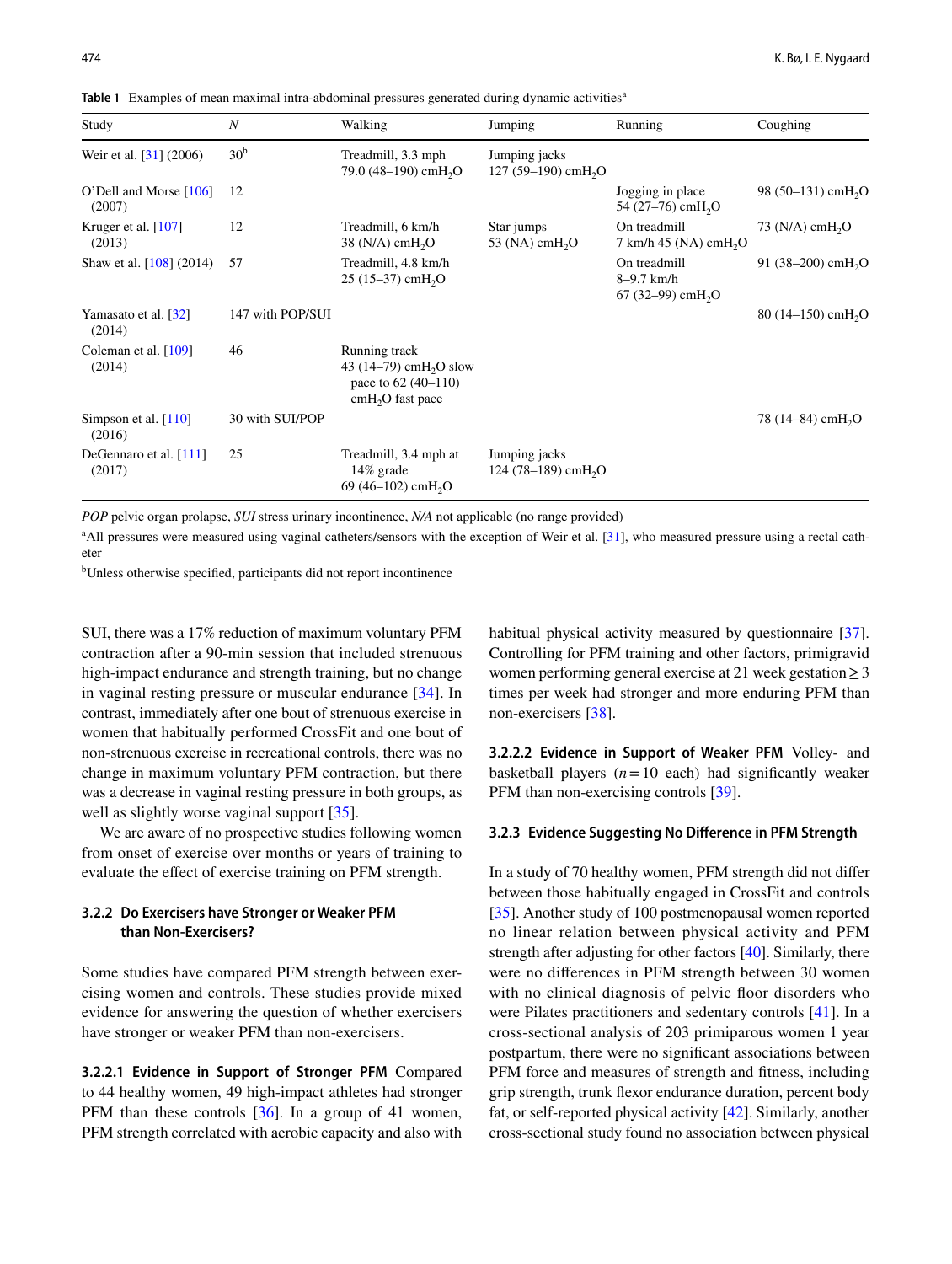<span id="page-4-0"></span>**Table 2** Examples of mean maximal intra-abdominal pressures generated during abdominal exercise and lifting<sup>a</sup>

| Study                           | $\boldsymbol{N}$             | Abdominal exercise                                                                                                                                           | Heavy lifting                                                                                               | Lighter lifting                                                                                        |
|---------------------------------|------------------------------|--------------------------------------------------------------------------------------------------------------------------------------------------------------|-------------------------------------------------------------------------------------------------------------|--------------------------------------------------------------------------------------------------------|
| Mouritsen et al. [112] (2007)   | 23 <sup>b</sup>              |                                                                                                                                                              |                                                                                                             | Lift $5.0 \text{ kg}$<br>$22.3$ (N/A) cmH <sub>2</sub> O                                               |
| O'Dell and Morse $[106]$ (2007) | 12                           |                                                                                                                                                              | Lift $20.4 \text{ kg}$<br>71 $(51-120)$ cmH <sub>2</sub> O                                                  |                                                                                                        |
| Gerten et al. [113] (2008)      | 41                           |                                                                                                                                                              | Lift $15.0 \text{ kg}$<br>$82 \text{ (N/A) cmH}_2\text{O}$                                                  | Lift $2.5$ kg<br>48 $(N/A)$ cmH <sub>2</sub> O                                                         |
| Shaw et al. [108] (2014)        | 57                           | Curl-up: $19(7-82)$ cm $H2O$<br>Full sit up: 60 $(14-129)$ cm H <sub>2</sub> O                                                                               | $13.6 \text{ kg}$<br>35 $(17-63)$ cmH <sub>2</sub> O<br>$18.2 \text{ kg}$<br>48 (14-120) cmH <sub>2</sub> O |                                                                                                        |
| Yamasato et al. [32] (2014)     | 147 with SUI/POP             |                                                                                                                                                              |                                                                                                             | Lift $4.5$ kg<br>12 $(2-38)$ cmH <sub>2</sub> O<br>Lift $9 \text{ kg}$<br>19 (5-64) cmH <sub>2</sub> O |
| Coleman et al. [114] (2015)     | 16                           | Plank: $38(23-60)$ cmH <sub>2</sub> O<br>Roll-up on mat: 51 (33–76)<br>cmH <sub>2</sub> O<br>Roll-up on Pilates reformer: 50<br>$(29-74)$ cmH <sub>2</sub> O |                                                                                                             |                                                                                                        |
| Simpson et al. [110] (2016)     | 30 with SUI/POP              | Curl-up: $50(17-100)$ cmH <sub>2</sub> O                                                                                                                     |                                                                                                             |                                                                                                        |
| DeGennaro et al. [111] (2017)   | 25                           | Curl-up: $27(9-66)$ cmH <sub>2</sub> O<br>Full sit up: 64 (28-133) cmH <sub>2</sub> O<br>Plank: 49 (23-95) cmH <sub>2</sub> O                                |                                                                                                             |                                                                                                        |
| Hsu et al. $[115]$ (2017)       | 206<br>6–10 weeks postpartum |                                                                                                                                                              | Lift $12.5 \text{ kg}$<br>54 (26-80) cmH <sub>2</sub> O                                                     |                                                                                                        |

*POP* pelvic organ prolapse, *SUI* stress urinary incontinence, *N/A* not applicable (no range provided)

<sup>a</sup> All pressures were measured using vaginal catheters/sensors with the exception of Gerten et al. [[113](#page-13-6)], who measured pressure using a rectal catheter

b Unless otherwise specifed, participants did not report incontinence

activity level, assessed by questionnaire, and vaginal resting pressure, PFM strength and endurance [\[43](#page-11-14)]. However, there was a weak positive association between physical activity level in continent women and a weak negative association in incontinent women [[43\]](#page-11-14).

#### **3.2.4 How Does Exercise Afect PFM Activity?**

Some researchers have used vaginal surface electromyography (EMG) to measure activity attributed to the PFM during various activities. In ten healthy women, vaginal surface EMG activity was higher during running at 11 km/h compared to 7 or 9 km/h [[44\]](#page-11-15). In another study of 16 healthy women, EMG activity during jumps occurring while drop landing and mini-trampolining was above that of the PFM onset threshold and pre- and co-contraction activity increased signifcantly with jumping height and body weight force [[45](#page-11-16)]. A review of 28 studies about PFM activity during impact activities, concluded that the timing of PFM activity in relation to the activity of other trunk muscles appears to be important in maintaining continence and that women with SUI have delayed PFM activity during impact activities [\[46](#page-11-17)].

# **3.3 What is the Efect of Exercise on Pelvic Floor Morphology?**

There were no diferences in the size of the pelvis or urogenital hiatus on magnetic resonance imaging (MRI) in ten athletes versus ten age-matched controls, but the crosssectional area of the levator ani muscle was 20% higher in the athletes [\[47](#page-11-18)]. Using 3D/4D translabial ultrasound, 24 nulliparous high-impact athletes had a larger levator hiatus area on Valsalva, greater levator ani muscle diameter, and greater bladder descent during Valsalva than 25 age- and body mass index (BMI)-matched controls [\[48\]](#page-11-19). These results were somewhat contradicted by findings that five incontinent football players had signifcantly greater levator muscle thickness at the midvagina on MRI than seven continent players [\[49](#page-11-20)]. Another study found no diference in vaginal support between 35 women habitually engaged in CrossFit and controls [[35\]](#page-11-6). In primiparas, there was no diference in levator hiatus area at 21 weeks gestation between women who reported exercising for 30 or more minutes at least three times per week and non-exercisers, but at 37 weeks, exercisers had signifcantly larger levator hiatus area both at rest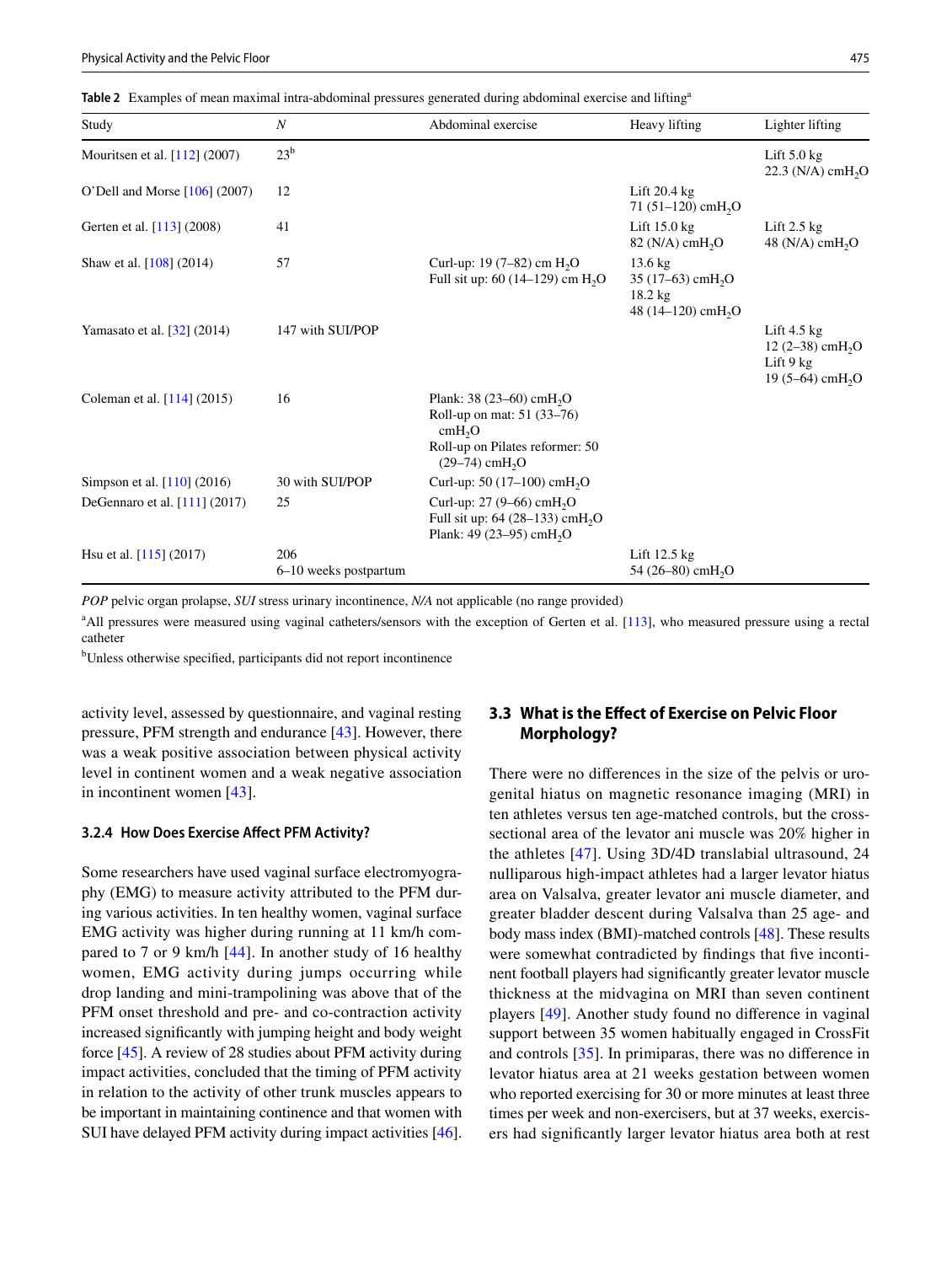and during Valsalva [[38](#page-11-9)]. The proportion of women that reported also doing PFM training three or more times per week was similar between groups, about 15%.

In a group of 90 women of whom 60% reported SUI and 25% were unable to contract the PFM, all displayed bladderbased depression on ultrasound when performing abdominal curls. Breathing pattern was not standardized. There were no diferences between women with or without SUI, but parous women displayed signifcantly larger depression than nul-liparous women [\[50](#page-11-21)].

# **3.4 What is the Efect of Exercise on Urinary Incontinence?**

We identifed no randomized controlled trials (RCTs) evaluating the efect of physical activity or general exercise training on UI that did not also include pelvic floor muscle training (PFMT). Numerous cross-sectional and fewer cohort studies have evaluated the association between exercise and UI.

### **3.4.1 Less UI in Exercisers**

Mild-to-moderate physical activity, largely represented by walking, appears to decrease the risk of UI. In cross-sectional analyses, current leisure activity is associated with lower odds of SUI; conversely the lack of exercise increases these odds [[51–](#page-11-22)[55](#page-11-23)]. Similarly, several prospective cohort studies, most notably the Nurses' Health Study, concluded that greater levels of physical activity decreased the risk of developing new UI and also decreased the risk of persistent UI [\[56–](#page-11-24)[58\]](#page-11-25).

#### **3.4.2 More UI in Exercisers**

In a comparison of 213 middle-aged women with moderate/ severe SUI and 213 aged-matched women with no/mild SUI, SUI odds increased slightly with overall lifetime activity, but was not associated with lifetime strenuous activity, assessed using the Lifetime Physical Activity Questionnaire [\[53](#page-11-26)]. A large body of the literature supports a high prevalence of UI in women participating in sports. Prevalence rates are not directly comparable between studies due to diferent instruments and defnitions of UI and population diferences. In previous reviews, the prevalence of reported UI during sports ranged from 28% in university varsity athletes to 80% in teenaged nulliparous trampolinists [\[14](#page-10-23)–[20\]](#page-10-13). The prevalence is generally greater in high-impact athletes, such as trampolinists, gymnasts, volleyball players, and long-distance runners [\[15](#page-10-14)].

All studies [[36](#page-11-7), [59–](#page-11-27)[65](#page-12-0)], except Bø and Borgen [[66\]](#page-12-1) and Dockter et al. [\[67](#page-12-2)] comparing UI prevalence between athletes and controls report signifcantly higher prevalence in athletes. For example, Fernandes et al. reported that 63% of 12–19 year old amateur soccer players demonstrated objective evidence of UI compared to 25% of similarly aged girls not participating in sports [[62\]](#page-11-28). Systematic reviews have concluded that the odds of UI in athletes/exercising women may be 3.5 times that of controls [[17,](#page-10-24) [18](#page-10-25)].

There are sparse data on the incidence of UI after initiating exercise or sports training. A prospective study found no diference in the prevalence of SUI before and after a 6-week program of summer military training completed by 116 young nulliparous women [\[68](#page-12-3)].

### **3.4.3 UI and PFM Strength in Exercisers**

While exercising women at 37 weeks' gestation had stronger PFM than non-exercising women, the UI prevalence was not diferent between groups, after adjusting for PFM training, age, pre-pregnancy body mass index, education and smoking [\[38\]](#page-11-9). An adjusted linear regression model showed that PFM strength, rather than being a regular exerciser, was associated with continence. In another study, athletes (gymnasts, distance runners and basketball players) had signifcant higher UI prevalence than sedentary women, despite also having greater PFM strength [\[36](#page-11-7)]. Somewhat counter-intuitively, incontinent athletes in a diferent study had stronger PFM than continent athletes [[69\]](#page-12-4).

### **3.4.4 Long‑Term Efects of Strenuous Exercise on UI**

In a study questioning U.S. Olympians, 20 years after they competed, there were no diferences in UI prevalence between a high-impact group (former gymnasts and track and feld) and a low-impact group (swimmers) [[70\]](#page-12-5). Similarly, in a 15 year follow-up study, former Norwegian elite athletes, including those participating in high-impact sports, were not more likely to report UI later in life than controls [[71\]](#page-12-6). However, UI early in life was strongly associated with UI at 15 year follow-up. In contrast, in a population of middle-aged women, the predicted probability of SUI rose linearly, though modestly, in those that recalled exceeding 7.5 h of strenuous activity/week during their teen years, even after adjusting for subsequent strenuous activity during ages 21–65 years [[53\]](#page-11-26).

# **3.5 What is the Efect of Exercise on Anal Incontinence?**

Few studies were found on exercise and AI. We identifed no studies on weight/power lifters, in whom anecdotally AI may be expected, and no long-term studies.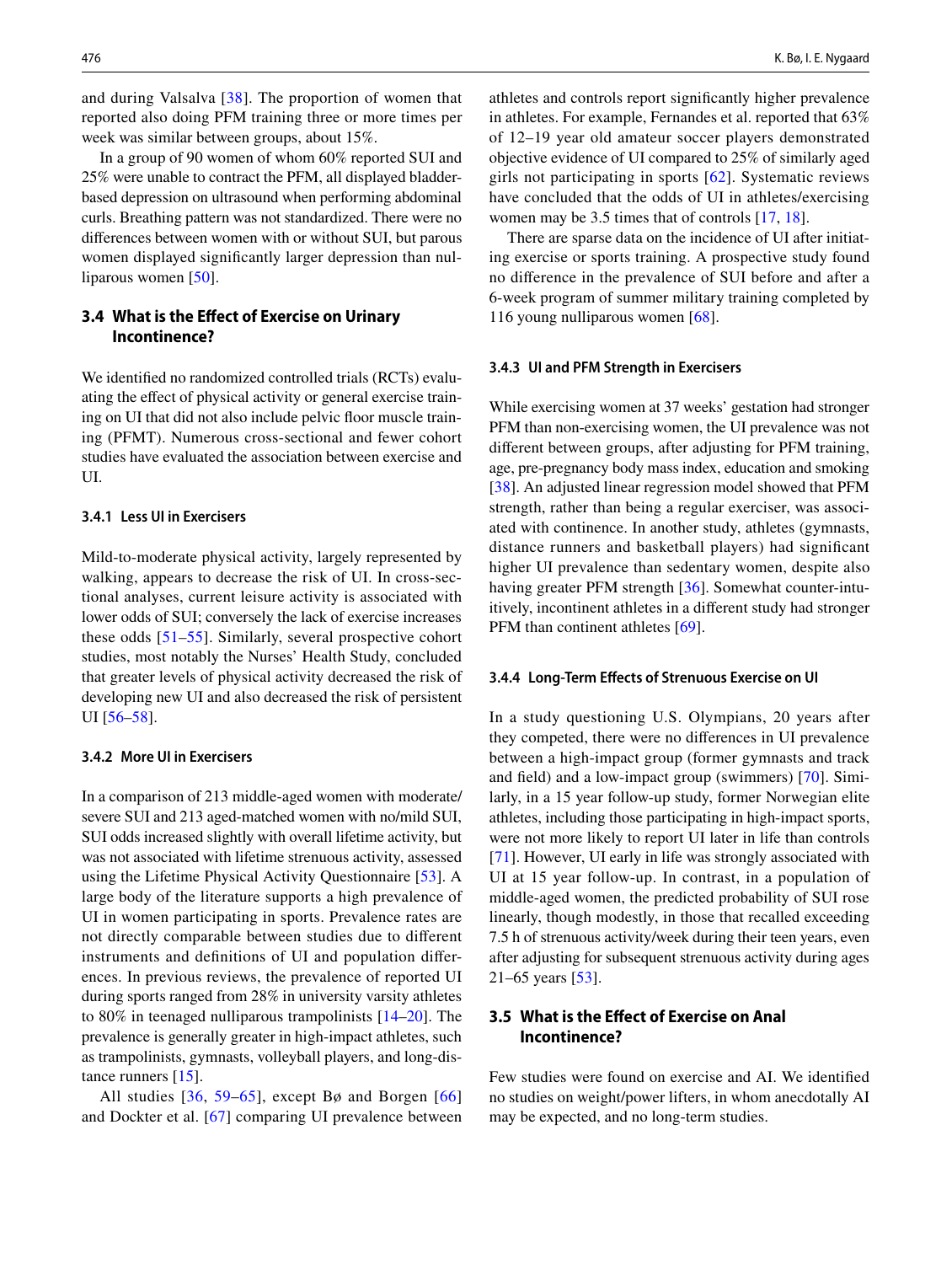#### **3.5.1 Less AI Among Exercisers**

We identifed no studies reporting that women exercising have less AI.

#### **3.5.2 More AI Among Exercisers**

The reported prevalence of AI amongst athletes aged 18–40 years was 14.8% in 169 intensive sport athletes compared to 4.9% in 224 non-intensive women; for the majority, the reported anal incontinence was categorized as fatus [[60](#page-11-29)]. In an Internet survey of 311 female triathletes, 28% reported anal incontinence [[72\]](#page-12-7).

## **3.5.3 Evidence Suggesting No Diference in AI Between Exercisers and Controls**

A retrospective study of 40 female athletes and 80 matched controls found that no woman in either group reported fecal incontinence (a subset of anal incontinence, which includes incontinence with fatus or with stool) during pregnancy or several years after pregnancy [\[73](#page-12-8)].

# **3.6 What is the Efect of Exercise on Pelvic Organ Prolapse?**

There are fewer studies on the relationship between physical activity/exercise and POP than there are for UI.

#### **3.6.1 Less POP in Exercisers**

No studies were found reporting less POP in exercisers.

### **3.6.2 Evidence Suggesting No Diference in POP Between Exercisers and Controls**

In 144 nulliparous women at the United States Military Academy, 50% had stage I or II POP, which represents mild pelvic foor support defcits, but former and current exercise did not increase odds of POP [[74](#page-12-9)].

Brækken et al. compared 49 women with POP stage  $\geq$  2 with 49 women stages 0–1 and found that BMI, socioeconomic status, heavy occupational work, anal sphincter lacerations and PFM function were independently associated with POP, whereas joint mobility and low intensity physical activity were not [\[75](#page-12-10)]. In a cross-sectional analysis of middle-aged women, there were no associations between odds of POP and overall reported lifetime physical activity, lifetime leisure activity, or lifetime strenuous activity between 191 POP cases and 191 age-matched controls [\[76](#page-12-11)]. There was a marginally signifcant nonlinear relationship between teen strenuous activity and POP amongst women reporting>21 h/week of teen strenuous activity.

### **3.6.3 More POP in Exercisers**

We identifed no studies concluding that POP prevalence is higher in exercising than non-exercising women. However, a prospective study of 116 nulliparous female soldiers before and after summer military training concluded that the subset that also did paratrooper training  $(n=37)$  were significantly more likely to have stage II POP than those that did only basic training, as well as worsening of their initial pelvic floor support  $[74]$  $[74]$  $[74]$ .

Compared to fndings after overnight bedrest, immediately after 1 h of structured exercise, more severe POP was found on examination in a group of 54 women planning surgery for POP [[77](#page-12-12)]. One bout of CrossFit exercise increased vaginal descent in another study [\[35](#page-11-6)]. In the Internet survey of female triathletes, 5% endorsed symptoms consistent with POP [\[72\]](#page-12-7).

# **3.7 What Factors Increase the Risk of UI in Exercising Women?**

We identifed few consistent factors. In 144 nulliparous, college varsity athletes, there were no signifcant associations between UI and amenorrhea, weight, hormonal therapy or duration of athletic activity [[78\]](#page-12-13). In former Olympians, only current BMI, but not age, parity or Olympic sport, was associated with regular UI symptoms [[70\]](#page-12-5). Another study of elite athletes found that SUI prevalence was greater in those with an eating disorder, but there were no diferences in either menstrual function or BMI between elite athletes with and without SUI [[71\]](#page-12-6). Incontinent trampoliners were older (16 vs 13 years old) and had been training longer and more frequently than those that were continent [[79\]](#page-12-14). A study of 623 athletes from diferent sports also found that UI prevalence increased with age and long training hours [\[80](#page-12-15)].

Compared to continent group ftness instructors, those with UI were older, less likely to use oral contraceptives, and had taught group ftness classes longer [[81\]](#page-12-16). In a population of track and feld, basketball and indoor football players, those reporting UI had lower BMI than those that were continent, but there was no diference in age [[82](#page-12-17)]. While 24% of triathletes in an Internet survey had at least one arm of the female athlete triad (disordered eating, menstrual irregularities, osteoporosis), this was not associated with pelvic foor disorder (PFD) symptoms [[72](#page-12-7)]. Amongst 104 athletes from diferent sports, only years of training predicted increased risk of evidence of UI based on a pad test [[83](#page-12-18)]. In another study of 50 female athletes, after multivariable adjustment, hours of training per day similarly increased UI odds [[84](#page-12-19)].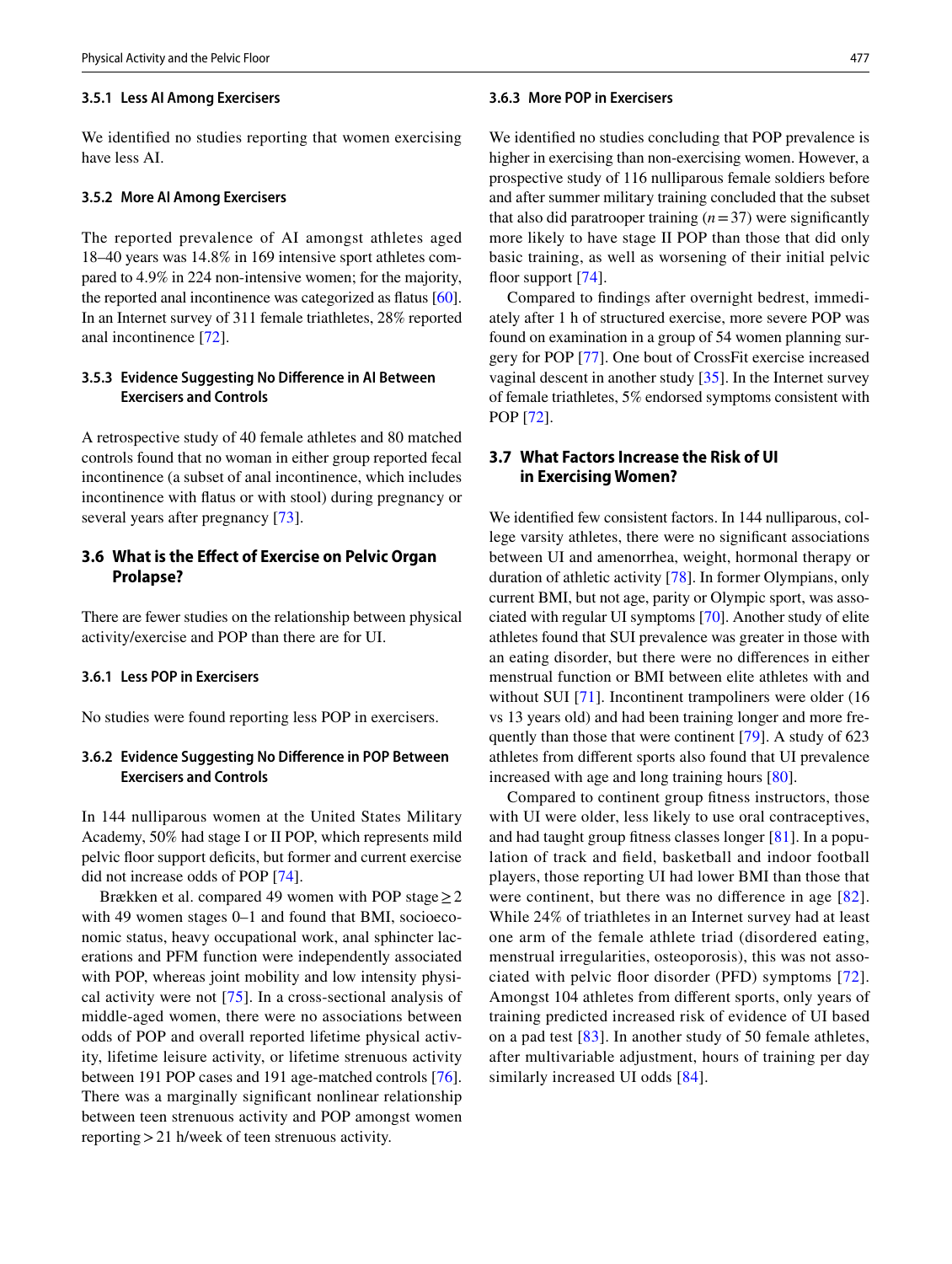### **3.8 How Does Exercise Afect Labor and Birth?**

#### **3.8.1 More Difcult Labor and Birth**

We identifed no studies reporting that exercising women have more difficult labor and births than non-exercising women.

#### **3.8.2 Easier Labor and Birth**

A systematic review by the 2016 Evidence summary of the International Olympic Committee expert group meeting on exercise and pregnancy in recreational and elite athletes concluded that exercise did not increase the risk of induction, epidural, episiotomy or perineal tears, and forceps or vacuum delivery, but appeared to be associated with a shorter frst stage of labor and lower risk of cesarean delivery [\[85](#page-12-20)]. Similarly, a recent systematic review and meta-analysis concluded that based on moderate quality evidence from 20 exercise-only RCTs conducted antenatally (*n*=3819), the odds of instrumental delivery in women who exercised was lower than those who did not; there were no diferences between groups in any other labor/delivery variables studied [\[86\]](#page-12-21). However, the conclusions were based on few studies (mostly retrospective and prospective observational studies) and the studies had low-to-moderate quality [[85,](#page-12-20) [86\]](#page-12-21).

In a prospective observational study following 274 primiparous women, the levator hiatus area during both rest and valsalva widened during pregnancy [[87\]](#page-12-22) and regular exercisers, defned as exercising≥30 min≥3 times/week at 37 weeks' gestation had larger, not smaller, levator hiatus area than non-exercisers [[88](#page-12-23)]. There were no diferences in delivery outcomes between exercisers and non-exercisers.

In terms of exercise directed at the pelvic foor (pelvic foor muscle training), two observational studies did not fnd that antenatal PFM training made labor and birth more dif-ficult [[89](#page-12-24), [90\]](#page-12-25). Furthermore, a systematic review including 12 RCTs or quasi RCTs (*n*=2243) concluded that prenatal PFM training significantly shortened both the first and second stages of labor [[91\]](#page-12-26). The training did not increase the risk of episiotomy, instrumental vaginal delivery or perineal lacerations. However, only three trials with high clinical heterogeneity contributed to the frst stage of labor analysis and six trials with high clinical and moderate statistical heterogeneity were pooled in the second stage of labor analysis.

# **4 Discussion**

To summarize key findings of this review, exercising women may have similar or stronger PFM and larger levator ani muscles than non-exercising women, but this does

not have a greater risk of obstructed labor or childbirth. Women that perform PFM training antenatally also are not more likely to have outcomes associated with obstructed labor (such as prolonged second stage of labor or cesarean delivery), but rather, appear to have shorter frst and second stages of labor; this conclusion is limited by lower quality data. In terms of pelvic floor dysfunction, urinary incontinence is common amongst exercising women, with exercise increasing the odds 2.5–3 times and with greater prevalence rates associated with higher impact activities. Mild-to-moderate physical activity, such as walking, may decrease the risk of future UI. Scant research suggests that strenuous activity in younger women does not predispose to UI in later life, though a large volume of strenuous activity during the teen years might. The few studies available to assess the association between exercise and POP and AI are inconsistent in their conclusions. The rigor of these fndings is limited by inconsistencies in the literature in defning each of the pelvic foor disorders and in methods of assessing and characterizing pelvic floor muscle strength, morphology, and intra-abdominal pressure.

In terms of IAP, variability amongst women is high. Some exercises thought to be associated with higher IAP are in fact not, and many generate lower IAPs than common daily activities. However, whether higher IAPs directly afect the pelvic foor is not known. In addition to the actual load on the pelvic foor, repetitions of loading and dynamic activities may impact the pelvic foor diferently than the actual load.

Measuring PFM function during physical activity and specifc exercises is very challenging. Results from studies attempting this are difficult to compare. Electromyography (EMG) may provide a means of assessing the kinematic aspects of PFM contraction, and not simply the pressures obtained, during exercise. Whether methods such as surface EMG are valid in assessing PFM activity is debated given input from other muscle groups during multitask activities such as running and jumping [[92](#page-12-27)]. EMG is not a measure of muscle strength, but of activation of muscle fbers. Strength and activation are correlated, but measure diferent features. Vaginal pressure transducers designed to measure PFM strength may be impacted by IAP increases. Measurement devices to be kept inside the urethra, vagina or rectum during exercise may move, impacting results. Even in the laboratory setting, measuring PFM strength can be challenging. It is vital to ensure that women are indeed contracting the PFM correctly. We are not aware of commercially available instruments that measure increases in IAP and function of the PFM simultaneously, but new developments are being investigated [[28](#page-10-22), [33\]](#page-11-4). However, given the location of the PFM inside the pelvis, their close connection to other muscle groups and their inclusion in the abdominal canister that responds to all IAP and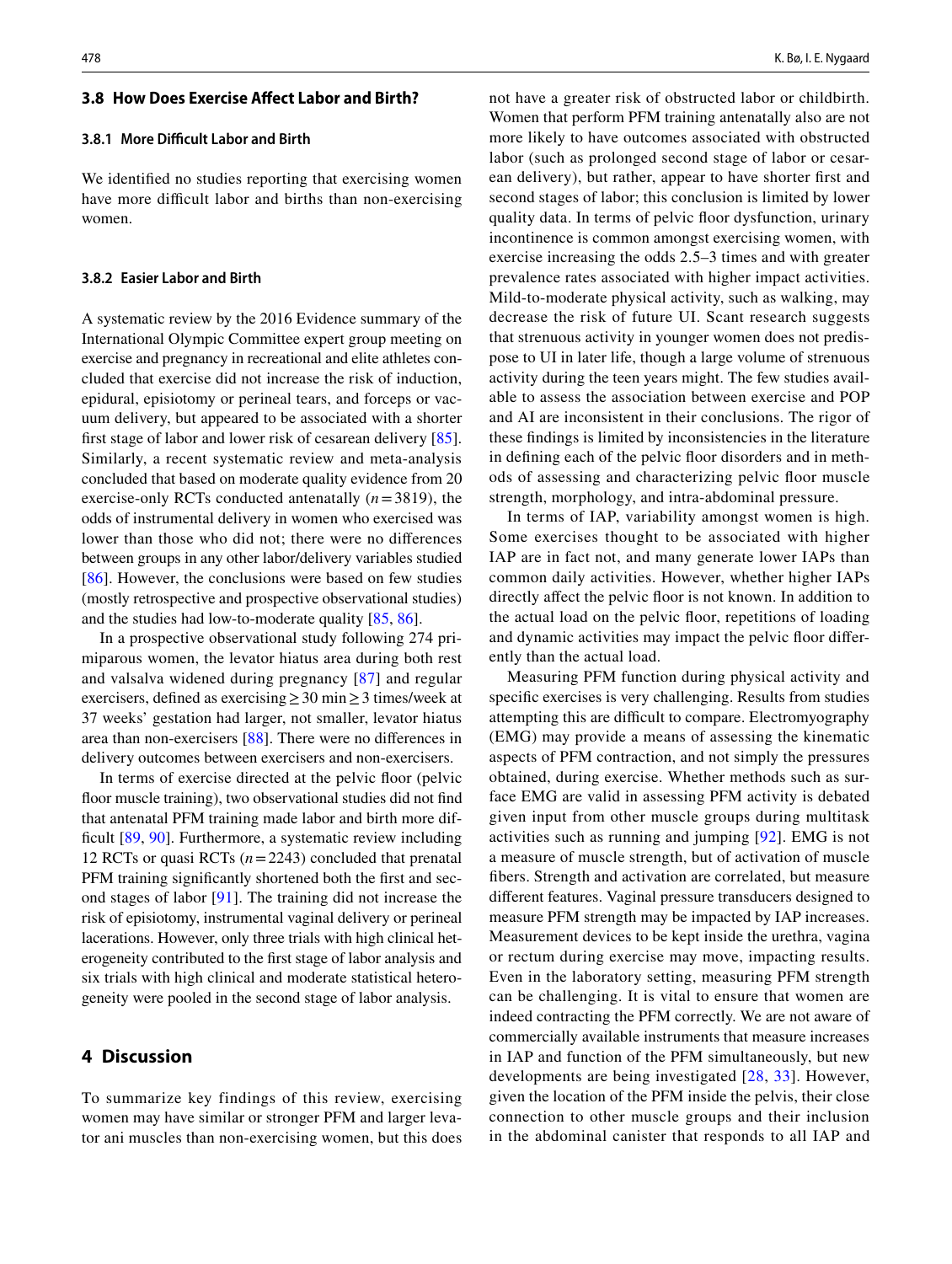ground reaction forces, it may prove difficult to differentiate between opposing forces occurring during physical activity.

Studies investigating PFM strength and exercise are cross-sectional, and thus causality cannot be established. That one session of strenuous exercise results in acute PFM fatigue does not provide any evidence about whether such fatigue might cause stronger or weaker PFM in the long term [\[34\]](#page-11-5). The effect of IAP on pelvic floor function requires not only consideration of the PFM, but also of other co-existing factors. We suggest that there may be an individual threshold of IAP related to each individual's harm/beneft ratio. Most women can tolerate huge increases in IAP without leaking. Hence, the connective tissue and the PFM are adequately counteracting this increased pressure and corresponding downward movement. In others, only small amounts of IAP may move the pelvic floor downwards [\[93](#page-12-28)], widen the levator hiatus [[94\]](#page-12-29) and decrease the maximal urethral closure pressure, causing leakage or descent.

Most of the literature about exercise and pelvic floor dysfunction is limited to UI with few studies about AI and POP, and is generalizable to recreational exercisers with scant data about strenuous exercisers and elite athletes. Most large epidemiological studies on physical activity and UI are cross-sectional. The inherent selection bias with this design, especially for a condition like UI, may be large, as women with UI tend to stop exercising. These study designs cannot ascertain whether women are exercising because they are dry or whether they are dry because they exercise. Many epidemiological studies do not control for obesity, which is important as obesity is a risk factor for UI and exercising women are more likely to be within normal weight distribution, thus reducing their risk of UI [\[11](#page-10-10)].

Although exercisers may have stronger PFM than nonexercisers, the PFM may still be too weak or too slow to counteract the IAP or ground reaction forces during strenuous activities [\[21](#page-10-15)]. It is reasonable for athletes to consider focused strength training of the PFM, particularly if they have symptoms of UI, given the grade A recommendation for PFM training as frst line treatment for UI in the general female population [[95](#page-12-30)]. Furthermore, pregnant continent women who exercise the PFM (primary prevention) are 62% less likely to experience UI in late pregnancy and have a 29% lower risk of UI 3–6 months postpartum [[96](#page-12-31)]. In women with POP, supervised PFM training results in lift of the pelvic foor, a smaller levator hiatus area and PFM hypertrophy [[97](#page-12-32)].

Whether such training effects are found in elite athletes remains to be investigated. Several small uncontrolled studies suggest that athletes and soldiers demonstrate improvements in symptoms or PFM strength after PFM training [\[98–](#page-12-33)[100](#page-12-34)]. In a more recent RCT, in 32 volleyball players, UI was more likely to improve after PFM training than after written information only [\[101\]](#page-13-10). However, young, nulliparous women in general, and athletes in particular, have low level of knowledge about the pelvic foor and little knowledge about how to train the PFM [[102\]](#page-13-11).

Elite athletes are accustomed to regular training and are highly motivated for exercise. Adding 3 sets of 8–12 close to maximum PFM contractions, 3–4 times a week to their regular strength-training programs is feasible [\[101](#page-13-10), [103](#page-13-12)]. Proper strength training of the PFM seems to be important as one RCT found that simply contracting the PFM during daily activities does not itself seem to improve PFM function and prevent UI [[104](#page-13-13)]. While a minority of athletes performed a correct PFM contraction at their frst assessment in one study, all learned proper technique after individual instruction by a physiotherapist [[69\]](#page-12-4). We are not aware of studies investigating whether exercising women are more likely to adhere to PFM training.

Because most elite athletes are nulliparous, one does not expect damage to ligaments, fascia, muscle fbers or peripheral nerves. Therefore, the efect of PFM training in athletes might be equal to or better than that of other women. On the other hand, the increases in IAP and ground reaction forces that must be counteracted automatically by the athlete's PFM are higher than that required in the general population. The pelvic floor, therefore, probably needs to be much stronger and respond more quickly to forces in elite athletes than in the lay public.

The prevalence of UI during sports is high. Given the numerous health benefts of physical activity, no one should be recommended to stop exercising, and this is certainly not an option for elite athletes. However, athletes should be provided with the same information and advice to train the PFM as the rest of the female population. Athletes do not talk about UI with their coaches or trainers [\[78,](#page-12-13) [81](#page-12-16), [105](#page-13-14)]. Education directed at coaches has potential to improve UI in athletes.

# **5 Conclusion**

In conclusion, our review identifed evidence to support both hypotheses about the effect of physical activity on the pelvic foor. However, data are scant, particularly regarding POP and AI, studies generally cross-sectional, confounders are often not considered, and there is substantial variability in case defnitions and assessment methods. These limitations highlight the need for further high-quality research. To enable women to reap the benefts of physical activity without being affected by, or affecting, the pelvic floor, there is an urgent need for a body of research, summarized in Table [3.](#page-9-0) There is more support (though still scant) for the hypothesis that strenuous exercise may be a risk factor for PFD, than there is for regular exercise being of beneft for PFM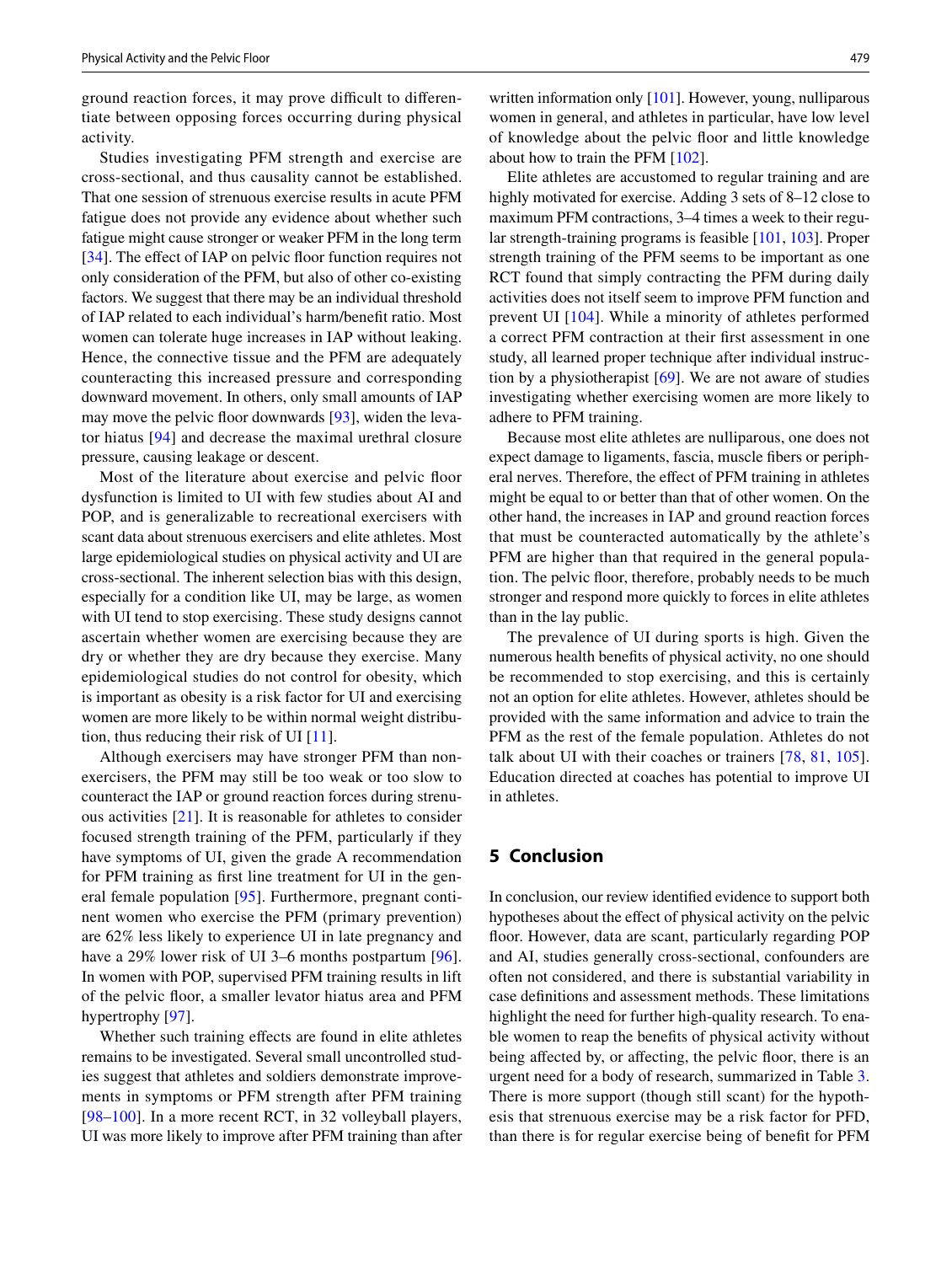function. For women with an optimally functioning pelvic foor, it is likely that physical activity has a positive training efect, through unconscious co-contraction of the PFM, while for those that do not, strenuous exercise may be deleterious. Athletes with an optimally functioning pelvic foor likely demonstrate a continuum of positive and negative

<span id="page-9-0"></span>**Table 3** Research priorities to understand the associations between physical activity, the pelvic foor, and pelvic foor disorders and the impact of pelvic foor disorders on sports performance and participation

| <b>Understudied populations</b>                                                                                                                      |
|------------------------------------------------------------------------------------------------------------------------------------------------------|
| Elite athletes                                                                                                                                       |
| Weight trainers                                                                                                                                      |
| Pregnant athletes                                                                                                                                    |
| <b>Understudied outcomes</b>                                                                                                                         |
| Anal incontinence                                                                                                                                    |
| Pelvic organ prolapse                                                                                                                                |
| Labor and delivery: duration of first and second stages, instrumental delivery, cesarean delivery                                                    |
| <b>Under-represented research designs</b>                                                                                                            |
| Prospective cohort studies                                                                                                                           |
| Randomized clinical trials                                                                                                                           |
| With untreated control groups                                                                                                                        |
| Large and generalizable samples                                                                                                                      |
| <b>Important research questions</b>                                                                                                                  |
| Pelvic floor muscle training                                                                                                                         |
| What is the effect of PFMT in recreational athletes on PFD symptoms?                                                                                 |
| What is the effect of PFMT in women exposed to high loads on the pelvic floor (such as high-impact athletes or weight lifters) on PFD symp-<br>toms? |
| Does the effect of PFMT in athletes on PFD symptoms differ according to type of sport (static versus dynamic)?                                       |
| Other than PFMT, what treatment modalities may improve PFD symptoms in athletes?                                                                     |
| Is PFMT cost effective in athletes?                                                                                                                  |
| What is the knowledge base of coaches and trainers about PFM and PFDs?                                                                               |
| How can PFMT best be incorporated into athletes' training regimens?                                                                                  |
| How does PFMT affect athletic performance?                                                                                                           |
| Prospective assessment of effect of exercise on the pelvic floor                                                                                     |
| How does commencing heavy and strenuous exercise impact the PF?                                                                                      |
| What is the effect of general exercise training (excluding PFMT) on PFM strength and function?                                                       |
| What is the long-term impact of teen strenuous activity on PFM strength and function, and on PFDs?                                                   |
| What is the long-term impact of strenuous activity initiated after teenaged years on PFM strength and function and PFDs?                             |
| <b>Effect of exercise on PFD symptoms</b>                                                                                                            |
| What effect does initiating a sports or exercise training program have on urinary incontinence incidence or resolution?                              |
| What are modifiable risk factors for PFDs in elite athletes and strenuous exercisers?                                                                |
| How does UI affect athletic performance?                                                                                                             |
| What beliefs and social constructs do athletes place on UI?                                                                                          |
| What is the effect of strenuous exercise during pregnancy on subsequent PFD symptoms?                                                                |
| What are the prevalence rates of UI in teenaged athletes performing different types of sports?                                                       |
| Effect of exercise on intra-abdominal pressure                                                                                                       |
| How does exercise training affect IAP during different types of activities?                                                                          |
| How does IAP generated during single vs repetitive and static and vs dynamic activities affect PFM strength and function and PFD symptoms?           |
| How does breathing pattern during exercise affect IAP?                                                                                               |
| <b>Assessment</b>                                                                                                                                    |
| How can measuring PFM strength and function accurately during physical activity be improved upon?                                                    |
| How can kinematic aspects of PFM function best be assessed?                                                                                          |
|                                                                                                                                                      |

What other methods can be developed to measure the influence from physical activity on the pelvic floor?

*PFM* pelvic foor muscle, *PFMT* pelvic foor muscle training, *PFD* pelvic foor disorder, *PF* pelvic foor, *UI* urinary incontinence, *IAP* intraabdominal pressure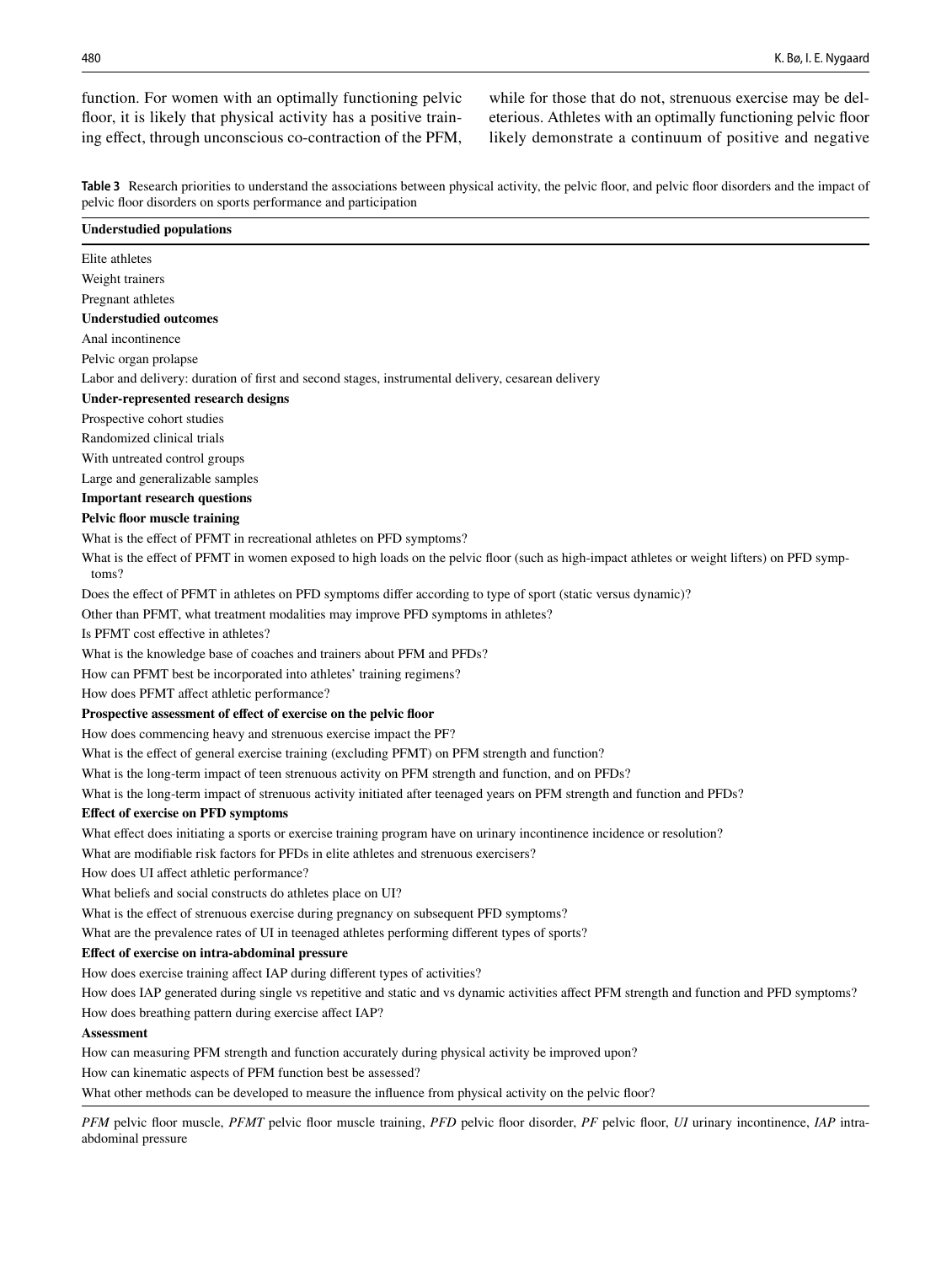responses to impact; e.g., a gymnast may have a pelvic foor that can withstand the forces generated from landing on the floor exercise mat, but may leak during landing on the beam. The threshold for optimal or negative efects on the pelvic floor almost certainly differs from person to person.

### **Compliance with Ethical Standards**

**Funding** This work was supported in part by Grant number 1P01HD080629 (Ingrid Nygaard) from the Eunice Kennedy Shriver National Institute of Child Health and Human Development. Its content is solely the responsibility of the authors and does not necessarily represent the official views of the National Institutes of Health. The sponsor played no role in the collection, analysis and interpretation of the data or the writing of the manuscript.

**Conflict of Interest** Kari Bo and Ingrid Nygaard declare that they have no conficts of interest relevant to the content of this review.

**Open Access** This article is licensed under a Creative Commons Attribution 4.0 International License, which permits use, sharing, adaptation, distribution and reproduction in any medium or format, as long as you give appropriate credit to the original author(s) and the source, provide a link to the Creative Commons licence, and indicate if changes were made. The images or other third party material in this article are included in the article's Creative Commons licence, unless indicated otherwise in a credit line to the material. If material is not included in the article's Creative Commons licence and your intended use is not permitted by statutory regulation or exceeds the permitted use, you will need to obtain permission directly from the copyright holder. To view a copy of this licence, visit <http://creativecommons.org/licenses/by/4.0/>.

# **References**

- <span id="page-10-0"></span>1. Bouchard C, Shephard R, Stephens T. Physical activity, ftness and health. Consensus statement. Champagne: Human Kinetics Publishers; 1993.
- <span id="page-10-1"></span>2. Pedersen BK, Saltin B. Exercise as medicine—evidence for prescribing exercise as therapy in 26 diferent chronic diseases. Scand J Med Sci Sports. 2015;25(Suppl 3):1–72.
- <span id="page-10-2"></span>3. Physical Activity Guidelines Advisory Committee I. 2018. Physical Activity Guidelines Advisory Committee scientifc report. Washington: U.S. Department of Health and Human Services; 2018.
- <span id="page-10-3"></span>4. Bump RC, Norton PA. Epidemiology and natural history of pelvic floor dysfunction. Obstet Gynecol Clin N Am. 1998;25(4):723–46.
- <span id="page-10-4"></span>5. Nygaard I, Barber MD, Burgio KL, Kenton K, Meikle S, Schafer J, et al. Prevalence of symptomatic pelvic foor disorders in US women. JAMA. 2008;300(11):1311–6.
- <span id="page-10-5"></span>6. Gyhagen M, Åkervall S, Milsom I. Clustering of pelvic foor disorders 20 years after one vaginal or one cesarean birth. Int Urogynecol J. 2015;26(8):1115–21.
- <span id="page-10-6"></span>7. Brown WJ, Miller YD. Too wet to exercise? Leaking urine as a barrier to physical activity in women. J Sci Med Sport. 2001;4(4):373–8.
- <span id="page-10-7"></span>8. Nygaard I, Girts T, Fultz NH, Kinchen K, Pohl G, Sternfeld B. Is urinary incontinence a barrier to exercise in women? Obstet Gynecol. 2005;106(2):307–14.
- <span id="page-10-8"></span>9. Subak LL, Brown JS, Kraus SR, Brubaker L, Lin F, Richter HE, et al. The "costs" of urinary incontinence for women. Obstet Gynecol. 2006;107(4):908–16.
- <span id="page-10-9"></span>10. Ding D, Lawson KD, Kolbe-Alexander TL, Finkelstein EA, Katzmarzyk PT, van Mechelen W, et al. The economic burden of physical inactivity: a global analysis of major non-communicable diseases. Lancet. 2016;388(10051):1311–24.
- <span id="page-10-10"></span>11. Milsom I, Altman D, Cartwright R, Lapitan M, Nelson R, Sjöström S, et al. Epidemiology of urinary incontinence [UI] andother lower urinary tract symptoms [LUTS], pelvic organ prolapse [POP] and anal [AI] incontinence. In: Abrams P, Wagg A, Wein A, editors. Incontinence. Tokyo: 6th international consultation on incontinence; 2017.
- <span id="page-10-11"></span>12. Haylen BT, de Ridder D, Freeman RM, Swift SE, Berghmans B, Lee J, et al. An International Urogynecological Association [IUGA]/International Continence Society [ICS] joint report on the terminology for female pelvic foor dysfunction. Neurourol Urodyn. 2010;29(1):4–20.
- <span id="page-10-12"></span>13. Bø K. Urinary incontinence, pelvic foor dysfunction, exercise and sport. Sports Med. 2004;34(7):451–64.
- <span id="page-10-23"></span>14. Goldstick O, Constantini N. Urinary incontinence in physically active women and female athletes. Br J Sports Med. 2014;48(4):296–8.
- <span id="page-10-14"></span>15. Nygaard IE, Shaw JM. Physical activity and the pelvic foor. Am J Obstet Gynecol. 2016;214(2):164–71.
- 16. Shaw JM, Nygaard IE. Role of chronic exercise on pelvic foor support and function. Curr Opin Urol. 2017;27(3):257–61.
- <span id="page-10-24"></span>17. Teixeira RV, Colla C, Sbruzzi G, Mallmann A, Paiva LL. Prevalence of urinary incontinence in female athletes: a systematic review with meta-analysis. Int Urogynecol J. 2018;29(12):1717–25.
- <span id="page-10-25"></span>18. de Mattos Lourenco TR, Matsuoka PK, Baracat EC, Haddad JM. Urinary incontinence in female athletes: a systematic review. Int Urogynecol J. 2018;29(12):1757–63.
- 19. Opara JST, Bidzan M, Mehlich KPA. Stress urine incontinence especially in elite women athletes extremely practicing sports. Arch Budo Sci Martial Arts. 2011;7:227–31.
- <span id="page-10-13"></span>20. Bø K. Pelvic floor dysfunction, prevention and treatment in elite athletes. In: Bø K, Berghmans B, Mørkved S, van Kampen M, editors. Evidence based physical therapy for the pelvic foor bridging science and clinical practice. London: Churchill Livingstone; 2015. p. 397–407.
- <span id="page-10-15"></span>21. Constantinou CE, Govan DE. Spatial distribution and timing of transmitted and refexly generated urethral pressures in healthy women. J Urol. 1982;127(5):964–9.
- <span id="page-10-16"></span>22. Miller JM, Ashton-Miller JA, DeLancey JO. A pelvic muscle precontraction can reduce cough-related urine loss in selected women with mild SUI. J Am Geriatr Soc. 1998;46(7):870–4.
- <span id="page-10-17"></span>23. Hay JG. Citius, altius, longius [faster, higher, longer]: the biomechanics of jumping for distance. J Biomech. 1993;26(Suppl 1):7–21.
- <span id="page-10-18"></span>24. Seegmiller JG, McCaw ST. Ground reaction forces among gymnasts and recreational athletes in drop landings. J Athl Train. 2003;38(4):311–4.
- <span id="page-10-19"></span>25. James ED. The behaviour of the bladder during physical activity. Br J Urol. 1978;50(6):387–94.
- <span id="page-10-20"></span>26. Nygaard IE, Hamad NM, Shaw JM. Activity restrictions after gynecologic surgery: is there evidence? Int Urogynecol J. 2013;24(5):719–24.
- <span id="page-10-21"></span>27. Hamad NM, Shaw JM, Nygaard IE, Coleman TJ, Hsu Y, Egger M, et al. More complicated than it looks: the vagaries of calculating intra-abdominal pressure. J Strength Cond Res. 2013;27:3201–15.
- <span id="page-10-22"></span>28. Arora AS, Kruger JA, Budgett DM, Hayward LM, Smalldridge J, Nielsen PF, et al. Clinical evaluation of a high-fdelity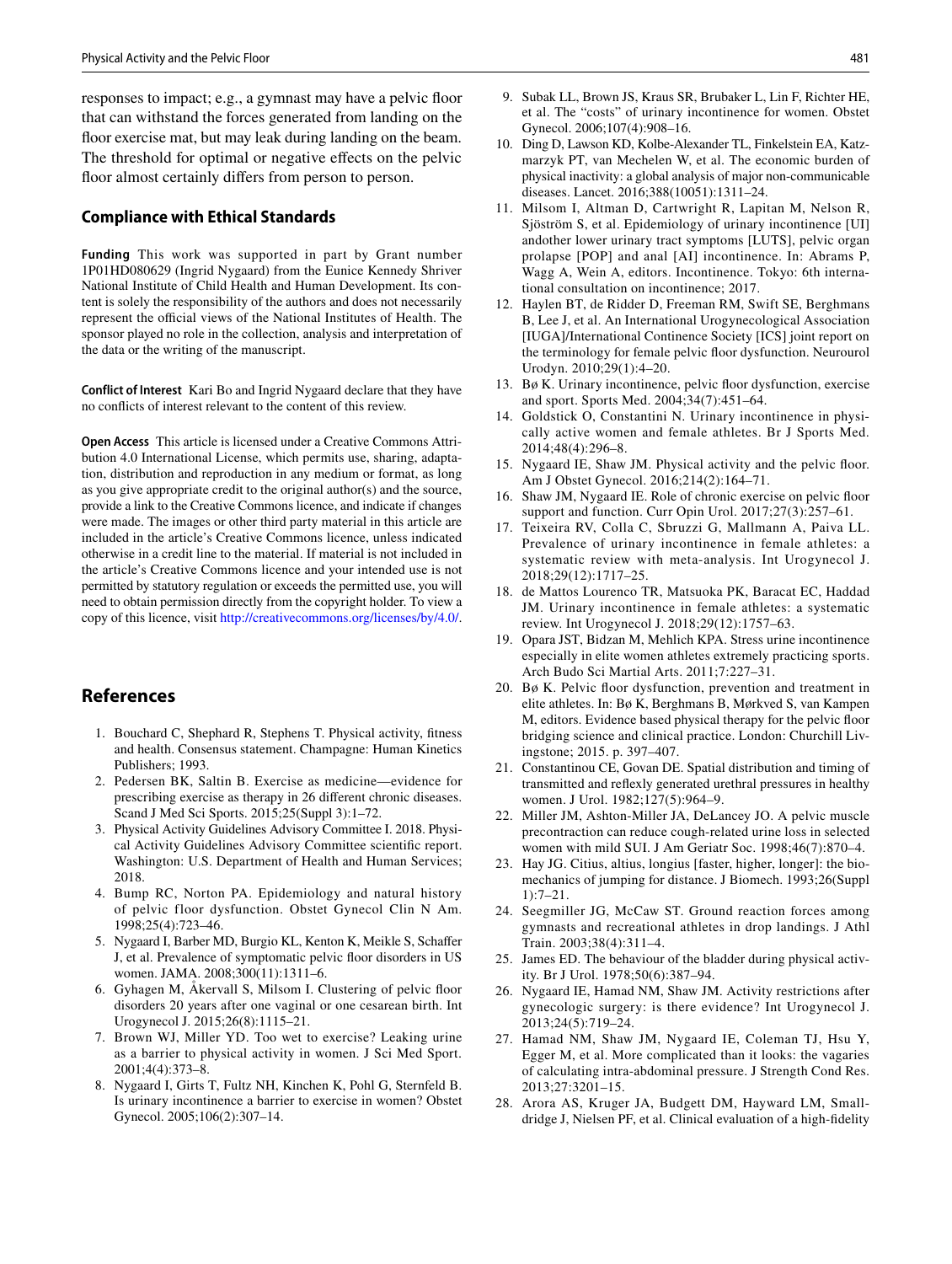wireless intravaginal pressure sensor. Int Urogynecol J. 2015;26(2):243–9.

- <span id="page-11-0"></span>29. Hagins M, Pietrek M, Sheikhzadeh A, Nordin M, Axen K. The efects of breath control on intra-abdominal pressure during lifting tasks. Spine (Phila Pa 1976). 2004;29(4):464–9.
- <span id="page-11-1"></span>30. Tian T, Budgett S, Smalldridge J, Hayward L, Stinear J, Kruger J. Assessing exercises recommended for women at risk of pelvic foor disorders using multivariate statistical techniques. Int Urogynecol J. 2018;29(10):1447–54.
- <span id="page-11-2"></span>31. Weir LF, Nygaard IE, Wilken J, Brandt D, Janz KF. Postoperative activity restrictions: any evidence? Obstet Gynecol. 2006;107(2 Pt 1):305–9.
- <span id="page-11-3"></span>32. Yamasato KS, Oyama IA, Kaneshiro B. Intraabdominal pressure with pelvic foor dysfunction: do postoperative restrictions make sense? J Reprod Med. 2014;59(7-8):409–13.
- <span id="page-11-4"></span>33. Kruger J, Budgett D, Goodman J, Bø K. Can you train the pelvic foor muscles by contracting other related muscles? Neurourol Urodyn. 2019;38(2):677–83.
- <span id="page-11-5"></span>34. Ree ML, Nygaard I, Bo K. Muscular fatigue in the pelvic foor muscles after strenuous physical activity. Acta Obstet Gynecol Scand. 2007;86(7):870–6.
- <span id="page-11-6"></span>35. Middlekauf ML, Egger MJ, Nygaard IE, Shaw JM. The impact of acute and chronic strenuous exercise on pelvic foor muscle strength and support in nulliparous healthy women. Am J Obstet Gynecol. 2016;215(3):316.e1–7.
- <span id="page-11-7"></span>36. de Araujo M, Parmigiano T, Della Negra L, Torelli L, de Carvalho C, Wo L, et al. Evaluation of athletes' pelvic floor: is there a relation with urinary incontinence? Rev Bras Med Esporte. 2015;21:442–6.
- <span id="page-11-8"></span>37. Jürgensen SP, Borghi-Silva A, Bastos AMFG, Correia GN, Pereira-Baldon VS, Cabiddu R, et al. Relationship between aerobic capacity and pelvic foor muscles function: a cross-sectional study. Braz J Med Biol Res. 2017;50(11):e5996.
- <span id="page-11-9"></span>38. Bø K, Ellstrøm Engh M, Hilde G. Regular exercisers have stronger pelvic foor muscles than nonregular exercisers at midpregnancy. Am J Obstet Gynecol. 2018;218(4):427.e1–5.
- <span id="page-11-10"></span>39. Borin LC, Nunes FR, Guirro EC. Assessment of pelvic foor muscle pressure in female athletes. PM R. 2013;5(3):189–93.
- <span id="page-11-11"></span>40. Varella LR, Torres VB, Angelo PH, Eugênia de Oliveira MC, Matias de Barros AC, Viana EeS, et al. Infuence of parity, type of delivery, and physical activity level on pelvic foor muscles in postmenopausal women. J Phys Ther Sci. 2016;28(3):824–30.
- <span id="page-11-12"></span>41. Ferla L, Paiva LL, Darki C, Vieira A. Comparison of the functionality of pelvic foor muscles in women who practice the Pilates method and sedentary women: a pilot study. Int Urogynecol J. 2016;27(1):123–8.
- <span id="page-11-13"></span>42. Moss W, Shaw JM, Yang M, Sheng X, Hitchcock R, Niederauer S, et al. The association between pelvic floor muscle force and general strength and ftness in postpartum women. Female Pelvic Med Reconstr Surg. 2019. [https://doi.org/10.1097/SPV.00000](https://doi.org/10.1097/SPV.0000000000000718) [00000000718.](https://doi.org/10.1097/SPV.0000000000000718)
- <span id="page-11-14"></span>43. Carvalhais A, Da Roza T, Vilela S, Jorge RN, Bø K. Association between physical activity level and pelvic foor muscle variables in women. Int J Sports Med. 2018;39(13):995–1000.
- <span id="page-11-15"></span>44. Luginbuehl H, Naef R, Zahnd A, Baeyens JP, Kuhn A, Radlinger L. Pelvic foor muscle electromyography during diferent running speeds: an exploratory and reliability study. Arch Gynecol Obstet. 2016;293(1):117–24.
- <span id="page-11-16"></span>45. Saeuberli PW, Schraknepper A, Eichelberger P, Luginbuehl H, Radlinger L. Refex activity of pelvic foor muscles during drop landings and mini-trampolining-exploratory study. Int Urogynecol J. 2018;29(12):1833–40.
- <span id="page-11-17"></span>46. Moser H, Leitner M, Baeyens JP, Radlinger L. Pelvic floor muscle activity during impact activities in continent and incontinent women: a systematic review. Int Urogynecol J. 2018;29(2):179–96.
- <span id="page-11-18"></span>47. Kruger JA, Murphy BA, Heap SW. Alterations in levator ani morphology in elite nulliparous athletes: a pilot study. Aust N Z J Obstet Gynaecol. 2005;45(1):42–7.
- <span id="page-11-19"></span>48. Kruger JA, Dietz HP, Murphy BA. Pelvic floor function in elite nulliparous athletes. Ultrasound Obstet Gynecol. 2007;30(1):81–5.
- <span id="page-11-20"></span>49. Roza TD, Brandão S, Oliveira D, Mascarenhas T, Parente M, Duarte JA, et al. Football practice and urinary incontinence: relation between morphology, function and biomechanics. J Biomech. 2015;48(9):1587–92.
- <span id="page-11-21"></span>50. Barton A, Serrao C, Thompson J, Brifa K. Transabdominal ultrasound to assess pelvic floor muscle performance during abdominal curl in exercising women. Int Urogynecol J. 2015;26(12):1789–95.
- <span id="page-11-22"></span>51. Hannestad YS, Rortveit G, Daltveit AK, Hunskaar S. Are smoking and other lifestyle factors associated with female urinary incontinence? The Norwegian EPINCONT Study. BJOG. 2003;110(3):247–54.
- 52. Zhu L, Lang J, Wang H, Han S, Huang J. The prevalence of and potential risk factors for female urinary incontinence in Beijing, China. Menopause. 2008;15(3):566–9.
- <span id="page-11-26"></span>53. Nygaard IE, Shaw JM, Bardsley T, Egger MJ. Lifetime physical activity and female stress urinary incontinence. Am J Obstet Gynecol. 2015;213(1):40.e1–10.
- 54. Lee AH, Hirayama F. Physical activity and urinary incontinence in older adults: a community-based study. Curr Aging Sci. 2012;5(1):35–40.
- <span id="page-11-23"></span>55. Qiu J, Lv L, Lin X, Long L, Zhu D, Xu R, et al. Body mass index, recreational physical activity and female urinary incontinence in Gansu, China. Eur J Obstet Gynecol Reprod Biol. 2011;159(1):224–9.
- <span id="page-11-24"></span>56. Townsend MK, Danforth KN, Rosner B, Curhan GC, Resnick NM, Grodstein F. Physical activity and incident urinary incontinence in middle-aged women. J Urol. 2008;179(3):1012–6 **(discussion 6–7)**.
- 57. Devore EE, Minassian VA, Grodstein F. Factors associated with persistent urinary incontinence. Am J Obstet Gynecol. 2013;209(2):145.e1–6.
- <span id="page-11-25"></span>58. Morrisroe SN, Rodriguez LV, Wang PC, Smith AL, Trejo L, Sarkisian CA. Correlates of 1-year incidence of urinary incontinence in older Latino adults enrolled in a community-based physical activity trial. J Am Geriatr Soc. 2014;62(4):740–6.
- <span id="page-11-27"></span>59. Caylet N, Fabbro-Peray P, Marès P, Dauzat M, Prat-Pradal D, Corcos J. Prevalence and occurrence of stress urinary incontinence in elite women athletes. Can J Urol. 2006;13(4):3174–9.
- <span id="page-11-29"></span>60. Vitton V, Baumstarck-Barrau K, Brardjanian S, Caballe I, Bouvier M, Grimaud JC. Impact of high-level sport practice on anal incontinence in a healthy young female population. J Womens Health (Larchmt). 2011;20(5):757–63.
- 61. Fozzatti C, Riccetto C, Herrmann V, Brancalion MF, Raimondi M, Nascif CH, et al. Prevalence study of stress urinary incontinence in women who perform high-impact exercises. Int Urogynecol J. 2012;23(12):1687–91.
- <span id="page-11-28"></span>62. Fernandes A, Fitz F, Silva A, Filoni E, Filho JM. 0016 Evaluation of the prevalence of urinary incontinence symptoms in adolescent female soccer players and their impact on quality of life. Occup Environ Med. 2014;71(Suppl 1):A59–60.
- 63. Hagovska M, Svihra J, Bukova A, Horbacz A, Svihrova V. The impact of physical activity measured by the International Physical Activity questionnaire on the prevalence of stress urinary incontinence in young women. Eur J Obstet Gynecol Reprod Biol. 2018;228:308–12.
- 64. Bø K, Hagen R, Kvarstein B, Larsen S. Female stress urinary incontinence and participation in diferent sports and social activities. Scand J Sports Sci. 1989;11:117–21.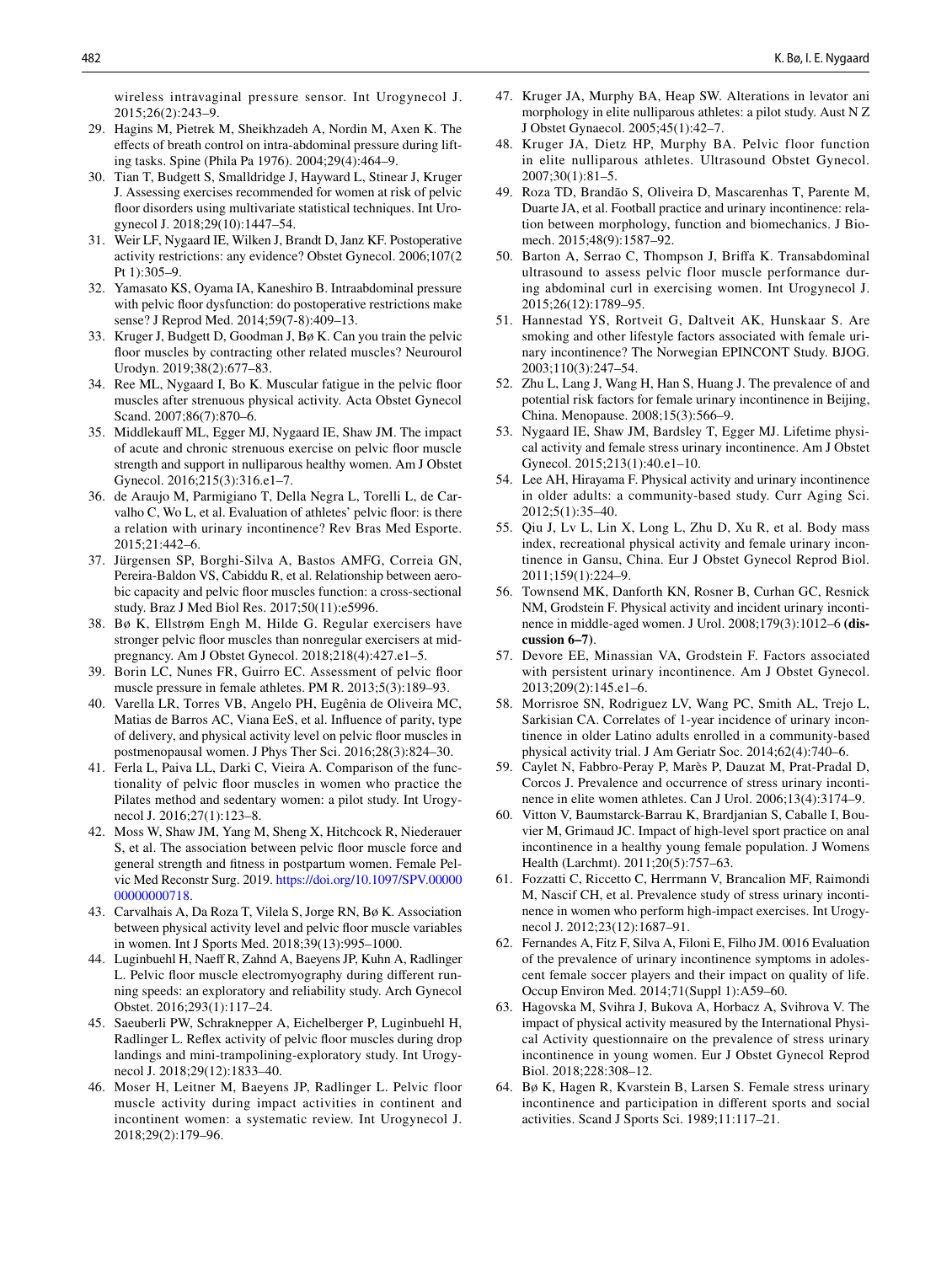- <span id="page-12-0"></span>65. Figueres C, Boyle K, Caprio K, Weidner A. Pelvic floor muscle activity and urinary incontinence in weight-bearing female athletes vs non-athletes. J Women's Health Phys Ther. 2008;32:7–11.
- <span id="page-12-1"></span>66. Bo K, Borgen JS. Prevalence of stress and urge urinary incontinence in elite athletes and controls. Med Sci Sports Exerc. 2001;33(11):1797–802.
- <span id="page-12-2"></span>67. Dockter M, Kolstad A, Martin K, Schiwal L. Prevalence of urinary incontinence: a comparative study of collegiate female athletes and non-athletic controls. J Women's Health Phys Ther. 2007;31:12–7.
- <span id="page-12-3"></span>68. Larsen WI, Yavorek T. Pelvic prolapse and urinary incontinence in nulliparous college women in relation to paratrooper training. Int Urogynecol J Pelvic Floor Dysfunct. 2007;18(7):769–71.
- <span id="page-12-4"></span>69. Dos Santos KM, Da Roza T, Mochizuki L, Arbieto ERM, TonondaLuz SC. Assessment of abdominal and pelvic foor muscle function among continent and incontinent athletes. Int Urogynecol J. 2019;30(5):693–9.
- <span id="page-12-5"></span>70. Nygaard IE. Does prolonged high-impact activity contribute to later urinary incontinence? A retrospective cohort study of female Olympians. Obstet Gynecol. 1997;90(5):718–22.
- <span id="page-12-6"></span>71. Bo K, Sundgot-Borgen J. Are former female elite athletes more likely to experience urinary incontinence later in life than nonathletes? Scand J Med Sci Sports. 2010;20(1):100–4.
- <span id="page-12-7"></span>72. Yi J, Tenfelde S, Tell D, Brincat C, Fitzgerald C. Triathlete risk of pelvic foor disorders, pelvic girdle pain, and female athlete triad. Female Pelvic Med Reconstr Surg. 2016;22(5):373–6.
- <span id="page-12-8"></span>73. Bo K, Backe-Hansen KL. Do elite athletes experience low back, pelvic girdle and pelvic foor complaints during and after pregnancy? Scand J Med Sci Sports. 2007;17(5):480–7.
- <span id="page-12-9"></span>74. Larsen WI, Yavorek TA. Pelvic organ prolapse and urinary incontinence in nulliparous women at the United States Military Academy. Int Urogynecol J Pelvic Floor Dysfunct. 2006;17(3):208–10.
- <span id="page-12-10"></span>75. Braekken IH, Majida M, Ellström Engh M, Holme IM, Bø K. Pelvic floor function is independently associated with pelvic organ prolapse. BJOG. 2009;116(13):1706–14.
- <span id="page-12-11"></span>76. Nygaard IE, Shaw JM, Bardsley T, Egger MJ. Lifetime physical activity and pelvic organ prolapse in middle-aged women. Am J Obstet Gynecol. 2014;210(5):477.e1–12.
- <span id="page-12-12"></span>77. Ali-Ross NS, Smith AR, Hosker G. The efect of physical activity on pelvic organ prolapse. BJOG. 2009;116(6):824–8.
- <span id="page-12-13"></span>78. Nygaard IE, Thompson FL, Svengalis SL, Albright JP. Urinary incontinence in elite nulliparous athletes. Obstet Gynecol. 1994;84(2):183–7.
- <span id="page-12-14"></span>79. Eliasson K, Larsson T, Mattsson E. Prevalence of stress incontinence in nulliparous elite trampolinists. Scand J Med Sci Sports. 2002;12(2):106–10.
- <span id="page-12-15"></span>80. Simeone C, Moroni A, Pettenò A, Antonelli A, Zani D, Orizio C, et al. Occurrence rates and predictors of lower urinary tract symptoms and incontinence in female athletes. Urologia. 2010;77(2):139–46.
- <span id="page-12-16"></span>81. Bo K, Bratland-Sanda S, Sundgot-Borgen J. Urinary incontinence among group ftness instructors including yoga and Pilates teachers. Neurourol Urodyn. 2011;30(3):370–3.
- <span id="page-12-17"></span>82. Jácome C, Oliveira D, Marques A, Sá-Couto P. Prevalence and impact of urinary incontinence among female athletes. Int J Gynaecol Obstet. 2011;114(1):60–3.
- <span id="page-12-18"></span>83. Dos Santos KM, Da Roza T, Tonon da Luz SC, Hort JP, Kruger JM, Schevchenco B. Quantification of urinary loss in nulliparous athletes during 1 hour of sports training. PM R. 2019;11(5):495–502.
- <span id="page-12-19"></span>84. Dos Santos KM, Da Roza T, da Silva LL, Wolpe RE, da Silva Honório GJ, Tonon da Luz SC. Female sexual function and

urinary incontinence in nulliparous athletes: an exploratory study. Phys Ther Sport. 2018;33:21–6.

- <span id="page-12-20"></span>85. Bø K, Artal R, Barakat R, Brown W, Dooley M, Evenson KR, et al. Exercise and pregnancy in recreational and elite athletes: 2016 evidence summary from the IOC expert group meeting, Lausanne. Part 2—The effect of exercise on the fetus, labour and birth. Br J Sports Med. 2016;50(21):1297–305.
- <span id="page-12-21"></span>86. Davenport MH, Ruchat SM, Sobierajski F, Poitras VJ, Gray CE, Yoo C, et al. Impact of prenatal exercise on maternal harms, labour and delivery outcomes: a systematic review and meta-analysis. Br J Sports Med. 2019;53(2):99–107.
- <span id="page-12-22"></span>87. Stær-Jensen J, Siafarikas F, Hilde G, Bø K, Engh ME. Ultrasonographic evaluation of pelvic organ support during pregnancy. Obstet Gynecol. 2013;122(2 Pt 1):329–36.
- <span id="page-12-23"></span>88. Bø K, Hilde G, Staer-Jensen J, Siafarikas F, Tennford MK, Engh ME. Does general exercise training before and during pregnancy infuence the pelvic foor "opening" and delivery outcome? A 3D/4D ultrasound study following nulliparous pregnant women from mid-pregnancy to childbirth. Br J Sports Med. 2015;49(3):196–9.
- <span id="page-12-24"></span>89. Bø K, Fleten C, Nystad W. Effect of antenatal pelvic floor muscle training on labor and birth. Obstet Gynecol. 2009;113(6):1279–84.
- <span id="page-12-25"></span>90. Bø K, Hilde G, Jensen JS, Siafarikas F, Engh ME. Too tight to give birth? Assessment of pelvic floor muscle function in 277 nulliparous pregnant women. Int Urogynecol J. 2013;24(12):2065–70.
- <span id="page-12-26"></span>91. Du Y, Xu L, Ding L, Wang Y, Wang Z. The efect of antenatal pelvic foor muscle training on labor and delivery outcomes: a systematic review with meta-analysis. Int Urogynecol J. 2015;26(10):1415–27.
- <span id="page-12-27"></span>92. Bø K, Sherburn M. Evaluation of female pelvic-foor muscle function and strength. Phys Ther. 2005;85(3):269–82.
- <span id="page-12-28"></span>93. Bø K, Sherburn M, Allen T. Transabdominal ultrasound measurement of pelvic foor muscle activity when activated directly or via a transversus abdominis muscle contraction. Neurourol Urodyn. 2003;22(6):582–8.
- <span id="page-12-29"></span>94. Bø K, Braekken IH, Majida M, Engh ME. Constriction of the levator hiatus during instruction of pelvic floor or transversus abdominis contraction: a 4D ultrasound study. Int Urogynecol J Pelvic Floor Dysfunct. 2009;20(1):27–32.
- <span id="page-12-30"></span>95. Dumoulin C, Cacciari LP, Hay-Smith EJC. Pelvic floor muscle training versus no treatment, or inactive control treatments, for urinary incontinence in women. Cochrane Database Syst Rev. 2018;10:CD005654.
- <span id="page-12-31"></span>96. Woodley SJ, Boyle R, Cody JD, Mørkved S, Hay-Smith EJC. Pelvic floor muscle training for prevention and treatment of urinary and faecal incontinence in antenatal and postnatal women. Cochrane Database Syst Rev. 2017;12:CD007471.
- <span id="page-12-32"></span>97. Braekken IH, Hoff Braekken I, Majida M, Engh ME, Bø K. Morphological changes after pelvic foor muscle training measured by 3-dimensional ultrasonography: a randomized controlled trial. Obstet Gynecol. 2010;115(2 Pt 1):317–24.
- <span id="page-12-33"></span>98. Da Roza T, de Araujo MP, Viana R, Viana S, Jorge RN, Bo K, et al. Pelvic floor muscle training to improve urinary incontinence in young, nulliparous sport students: a pilot study. Int Urogynecol J. 2012;23:1069–73.
- 99. Rivalta M, Sighinolf MC, Micali S, De Stefani S, Torcasio F, Bianchi G. Urinary incontinence and sport: frst and preliminary experience with a combined pelvic foor rehabilitation program in three female athletes. Health Care Women Int. 2010;31(5):435–43.
- <span id="page-12-34"></span>100. Sherman RA, Davis GD, Wong MF. Behavioral treatment of exercise-induced urinary incontinence among female soldiers. Mil Med. 1997;162(10):690–4.